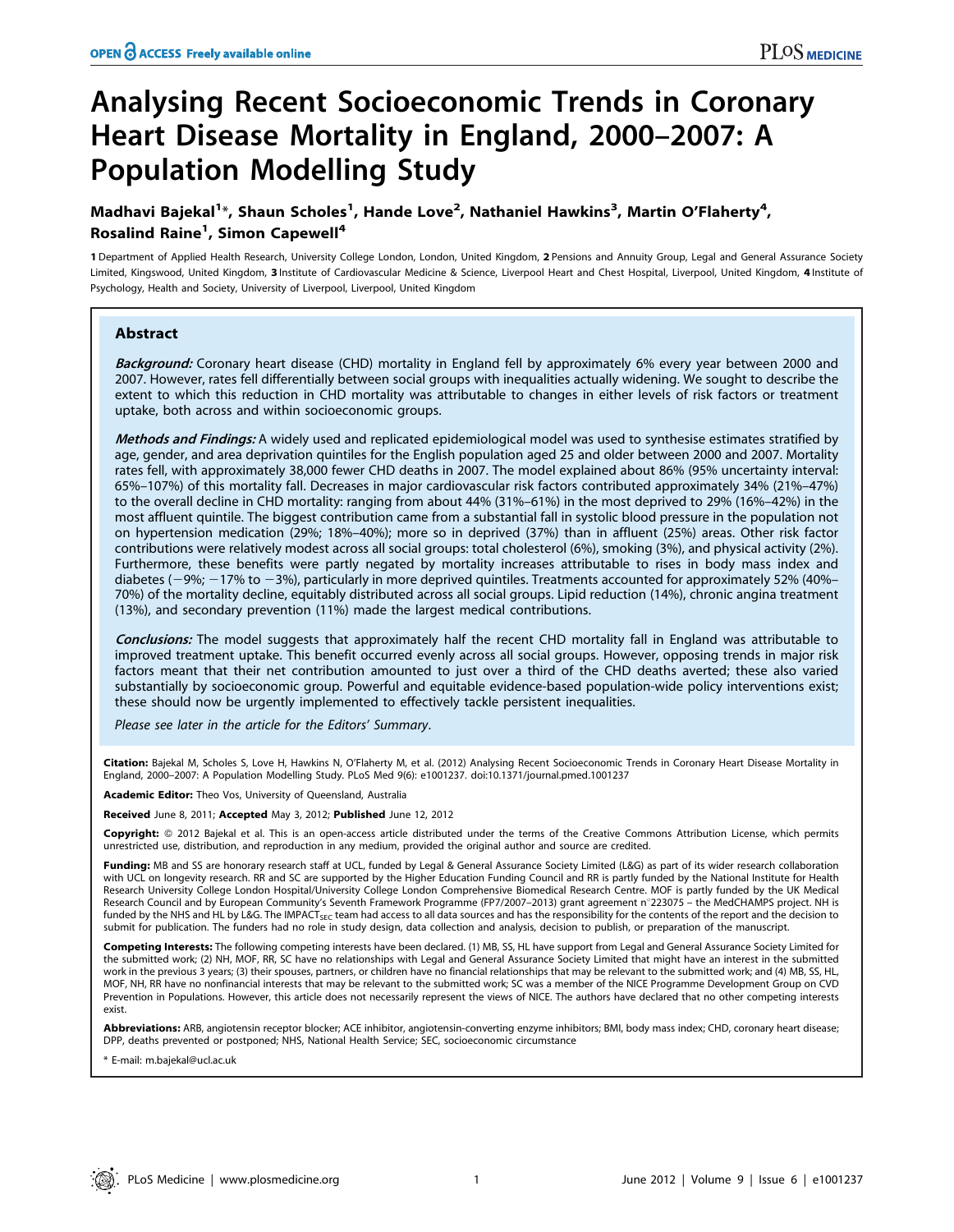# Introduction

Since the 1970s, coronary heart disease (CHD) mortality in England has fallen by a remarkable 60%, with accelerated reductions in annual death rates since 2000 [1]. However, CHD remains the leading cause of mortality and is a major contributor to social inequalities in premature mortality in England, as in the USA [2,3]. Moreover, UK death rates have fallen faster in the most socially advantaged groups compared to the most deprived [1]. Thus, whilst absolute inequalities in mortality have fallen, relative inequalities have increased over the last decade. Previous country-level analyses have shown that about 50%–70% of the dramatic falls in CHD mortality between 1980 and 2000 were explained by improvements in modifiable risk factors (mainly smoking, total cholesterol and blood pressure), with the remaining 30%–50% attributable to improved uptake of evidence-based treatments [4–6]. However, so far no study has examined the specific contribution of risk factors and medical treatments to the underlying social differentials in CHD mortality falls.

The most recent study in the UK modelled CHD mortality change in England and Wales between 1981 and 2000 [4]. Since then several initiatives have been rolled out to improve the delivery of health care in England. Notable among them include the National Service Framework for CHD (2000) and the Qualities and Outcome Framework (2004), which aim to monitor and incentivise improvements in the quality of services provided for CHD prevention, diagnosis, treatment, and rehabilitation [7,8]. In addition, important population-wide public health measures to reduce risk factors across the entire population were introduced. These measures included the ban on tobacco advertising (2003); comprehensive smoke-free legislation (2007), and voluntary agreements to reduce salt and artificial trans-fats in processed food [9,10]. Reducing health inequalities was at the heart of New Labour's health agenda when it came to office in 1997. However, the target to reduce the inequality gap in life expectancy by 2010 was not met [11]. Furthermore, the potential effect of populationwide interventions on reducing inequalities in CHD mortality (when compared with individual treatments) remains unclear [12].

Thus although our analysis covers a relatively short period of time, the period included a raft of measures specifically aimed to improve outcomes and reduce social inequalities. We have quantified the variation by socioeconomic circumstances (SEC) in the relative contributions of modifiable population-level risk factors and evidence-based individual treatments to the fall in CHD mortality during the period 2000 to 2007. To do this we have used the widely used and replicated IMPACT model, substantially extending the model to capture socioeconomic inequalities concealed within the overall national trends.

# Methods

# IMPACT<sub>SEC</sub> Model and Data Sources

IMPACT is an epidemiological model used to explain the contributions of population-level risk factor changes (incidence reduction) and uptake of evidence-based treatments (case fatality reduction) to the change in CHD deaths between two points in time. This deterministic, cell-based model has been described in detail elsewhere [4,5]. The extended  $IMPACT_{SEC}$  model included all the major risk factors for CHD: smoking, systolic blood pressure, total cholesterol, body mass index (BMI), diabetes, physical inactivity, along with fruit and vegetable consumption; plus all 45 medical and surgical treatments currently in use in nine patient groups. The model included the total population of England aged 25 y and over in 2000 and 2007.

Data sources specific to the England population were used to construct the IMPACT $_{\text{SEC}}$  model. When several sources were available, we chose the most up-to-date, representative dataset that we could link to a small-area deprivation index. Population estimates and CHD death counts (2000: ICD9 410–414; 2007: ICD10 I20–I25) by sex, 5-y age bands to age 85+, and deprivation quintile were obtained from the Office for National Statistics. Emergency admissions for acute myocardial infarction were extracted from Hospital Episode Statistics and supplemented with data from the Myocardial Ischaemia National Audit Project to disaggregate ST-elevated acute myocardial infarction and non– ST-elevated acute coronary syndrome, and to apportion treatment uptake to each group. For heart failure admissions, the National Health Service (NHS) Heart Failure Survey was used to estimate in-hospital treatment uptake. The General Practice Research Database and the Health Survey for England provided data on treatment uptake in the community. Risk factor trend data came from the Health Survey for England.

Detailed information on the IMPACT<sub>SEC</sub> model, calculation methods, and data sources are provided as supporting information in Text S1.

# Stratifying Data according to Socioeconomic Circumstances

Only the Health Survey for England consistently recorded individual socioeconomic position; but all data sources recorded individual's postcode of residence. We therefore used a measure of relative area deprivation as a proxy indicator of the SECs of individuals living in small areas  $(n = 32,482;$  average population of 1,500). We used the Index of Multiple Deprivation 2007 [13] to rank all lower super output areas in England in ascending order of increasing deprivation and grouped them into equal quintiles. Although scoring low on the deprivation index does not necessarily equate to affluence, to assist readability we refer to quintile one as ''most affluent'' and quintile five as ''most deprived.'' On the basis of postcode of residence, the data providers matched CHD deaths and treated patients to their corresponding deprivation quintile before releasing the data to us.

### Deaths Prevented or Postponed

The total number of deaths prevented or postponed (DPPs) for each deprivation quintile were calculated as the difference between observed deaths in 2007 and expected deaths had age-, sex-, and quintile- specific CHD mortality rates in 2000 remained unchanged. DPPs explained by the model could be positive (i.e., deaths averted) or negative (i.e., additional deaths in 2007 relative to 2000). Any shortfalls between the DPPs explained by the model and the total DPPs for each SEC quintile were assumed to reflect either imprecision in our model parameters or omission of other, unmeasured risk factors.

### Mortality Reductions Attributable to Treatment Uptake

The treatment component of  $IMPACT_{SEC}$  included nine mutually exclusive CHD patient groups: ST-elevation myocardial infarction; non–ST-elevation acute coronary syndrome; secondary prevention post myocardial infarction; secondary prevention post revascularisation; chronic stable coronary artery disease; heart failure patients admitted to hospital; heart failure patients resident in the community; persons in the community taking blood pressure lowering medication; and persons in the community taking lipid lowering treatment. A total of 45 patient-treatment pairings were generated. To avoid double counting of patients treated for two or more conditions within the year (e.g., heart failure develops within 1 y after myocardial infarction in approx-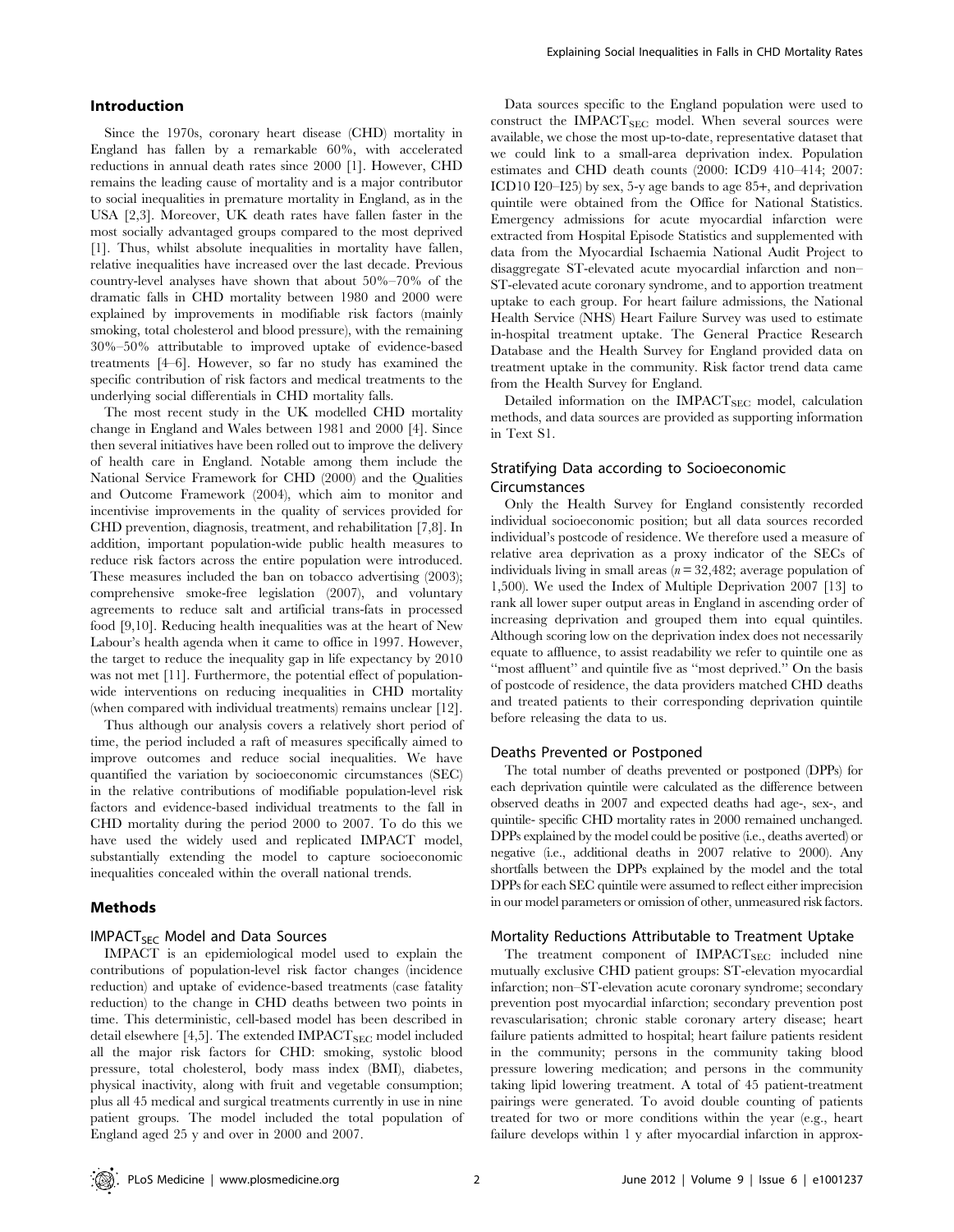The numbers eligible for treatment, uptake of specific treatment, 1-y case fatality rates, and relative risk reduction due to treatment, all stratified by age, sex, and CHD patient subgroups, were extracted from relevant data sources (Text S1, Tables A, B, F, G, I, J). Disease prevalence and treatment uptake were further stratified by deprivation quintiles.

The estimates of medication uptake in the community recorded in our primary data sources were adjusted to reflect ordinary clinical practice. We assumed that medication adherence (i.e., the proportion of eligible patients actually taking therapeutically effective levels of medication) was 100% among hospitalised patients, 70% among symptomatic patients in the community, and 50% among asymptomatic patients in the community [5]. The scale of the downward adjustment of uptake was assumed to reasonably represent the combined effects of lower rates of adherence in community settings and reduced population effectiveness in routine health care settings compared to optimal clinical trial conditions. Uncertainty in both of these input variables—the actual uptake rates and the adjustment factor were included in the stochastic sensitivity analysis reported below.

Deaths prevented by each intervention were then calculated by multiplying the numbers of patients in each diagnostic group by the (adherence-adjusted) proportion of those patients who received the treatment, the baseline case fatality rate, and the relative risk reduction of that treatment. To estimate the cumulative effect of relative risk reduction for patients on a combination of drug therapies, we used the Mant and Hicks correction [14].

Many of the treatments were already widely used in 2000. The net benefit of an intervention in 2007 was therefore calculated by subtracting the expected number of deaths prevented if 2000 uptake rates had remained unchanged from the deaths prevented using 2007 treatment uptake rates.

# Mortality Reductions Attributable to Risk Factor Changes

We included seven risk factors in the model; both behaviouralsmoking, physical inactivity, fruit and vegetable consumption, BMI—and physiological markers including systolic blood pressure, total serum cholesterol, and diagnosed diabetes. To quantify the mortality benefits of an absolute change in each specific risk factor between 2000 and 2007, we used two approaches: a regressionbased approach for factors measured on a continuous scale (e.g., total blood cholesterol); and, a population-attributable risk fraction approach for dichotomous variables such as diagnosed diabetes. The independent regression coefficients of mortality benefit for a unit change in mean risk factor were obtained from published multivariate analyses (Text S1, Table I). Hence, the contribution of each risk factor to deaths averted was then calculated as the product of the deaths in 2000 (the base year), the absolute change in risk factor, and the associated relative risk reduction. For binary variables, we used relative risks from the most recent metaanalyses and population cohort studies (Text S1, Table J).

CHD deaths are usually caused by multiple risk factors acting simultaneously. It is therefore recommended that enumerating mortality benefits from risk factor reductions should not use a simple additive approach. Instead, the effects of risk factor changes should be jointly estimated using the cumulative risk-reduction approach. This can be stated in the equation:

Cumulative effect = 
$$
1 - ((1 - 1) * (1 - b) * (1 - c) * ... (1 - n)).
$$

The cumulative effect of change in all risk factors over the study period was calculated by age, sex, and deprivation quintile (see Text S1, Section 1.3). The ratio of the cumulative effect to the corresponding additive effect was then calculated, yielding 70 adjustment factors (Text S1, Table D). These adjustment factors were used to scale down the additive DPPs for each risk factor. These adjusted DPPs, summed over all seven risk factors, then equalled the estimated total combined DPPs, capturing the multiplicative net impact of positive and adverse changes in risk factors. All risk factor DPPs quoted in the results tables refer to the adjusted DPPs.

We assumed that there was no further synergy between the treatment and risk-factor components of the model. Lag times between the change in cardiovascular risk factor levels and change in CHD mortality rates were assumed to be relatively rapid [15] and were therefore not specifically modelled. Similar to economic evaluation studies in health [16], 95% uncertainty intervals around the model output (i.e., DPPs) were calculated using Monte Carlo simulation. This calculation involved replacing all fixed input parameters used in the model by appropriate probability distributions, and repeatedly recalculating the model output with values sampled from the defined input distributions (Text S1, Table M). We used the EXCEL add-in Ersatz software (www. epigear.com) to perform 1,000 runs to determine the 95% uncertainty intervals of the DPPs (2.5th and 97.5th percentile values corresponding to the lower and upper limits).

# Results

Between 2000 and 2007, the age-standardised CHD mortality rate in adults aged 25 y and over fell from 229 to 147 deaths per 100,000; a decline of 36% overall or 6.1% per year (Table 1). In 2007, there were 74,174 CHD deaths, 56% of these were in men. Both death rates and the number of deaths were lowest in the most affluent quintile and the pace of fall was also faster: decreasing by 6.7% per year compared to just 4.9% in the most deprived quintile. Differentials in the rates of fall therefore widened relative inequalities over the period.

Nationally, there were 38,070 fewer CHD deaths in 2007 than if 2000 mortality rates had persisted, representing the ''total'' DPPs. Despite the slower annual rates of fall in the most deprived quintile, their higher CHD mortality rates in the base year meant that the number of DPPs by 2007 were fairly equally distributed: about 6,560 fewer deaths in the most deprived quintile versus 7,355 in the most affluent (Table 1).

Overall, approximately half of the total CHD mortality fall (19,780 fewer deaths or 52%; 95% uncertainly interval ranging from 40% to 70%) was attributable to improvements in uptake of medical and surgical treatments (Table 2). In contrast, populationlevel risk factor changes accounted for approximately 12,990 (34%; 21%–47%) fewer deaths (Table 3). The model could not explain some 14% of the overall mortality fall (i.e., a shortfall of 5,300 deaths) (Figure 1; Table 3). The contribution of medical treatments to the deaths averted was very similar across all quintiles, ranging from 50% in the most affluent quintile to 53% in the most deprived (Table 4). But risk factor changes explained a smaller proportion of deaths prevented in the most affluent quintile compared with the most deprived (approximately 29% versus 44%, respectively). As a result, about 21% of CHD deaths prevented could not be explained by the model in the most affluent quintile. The proportion not explained fell successively with increasing deprivation to 3% of CHD deaths (190 deaths) not explained in the most deprived quintile.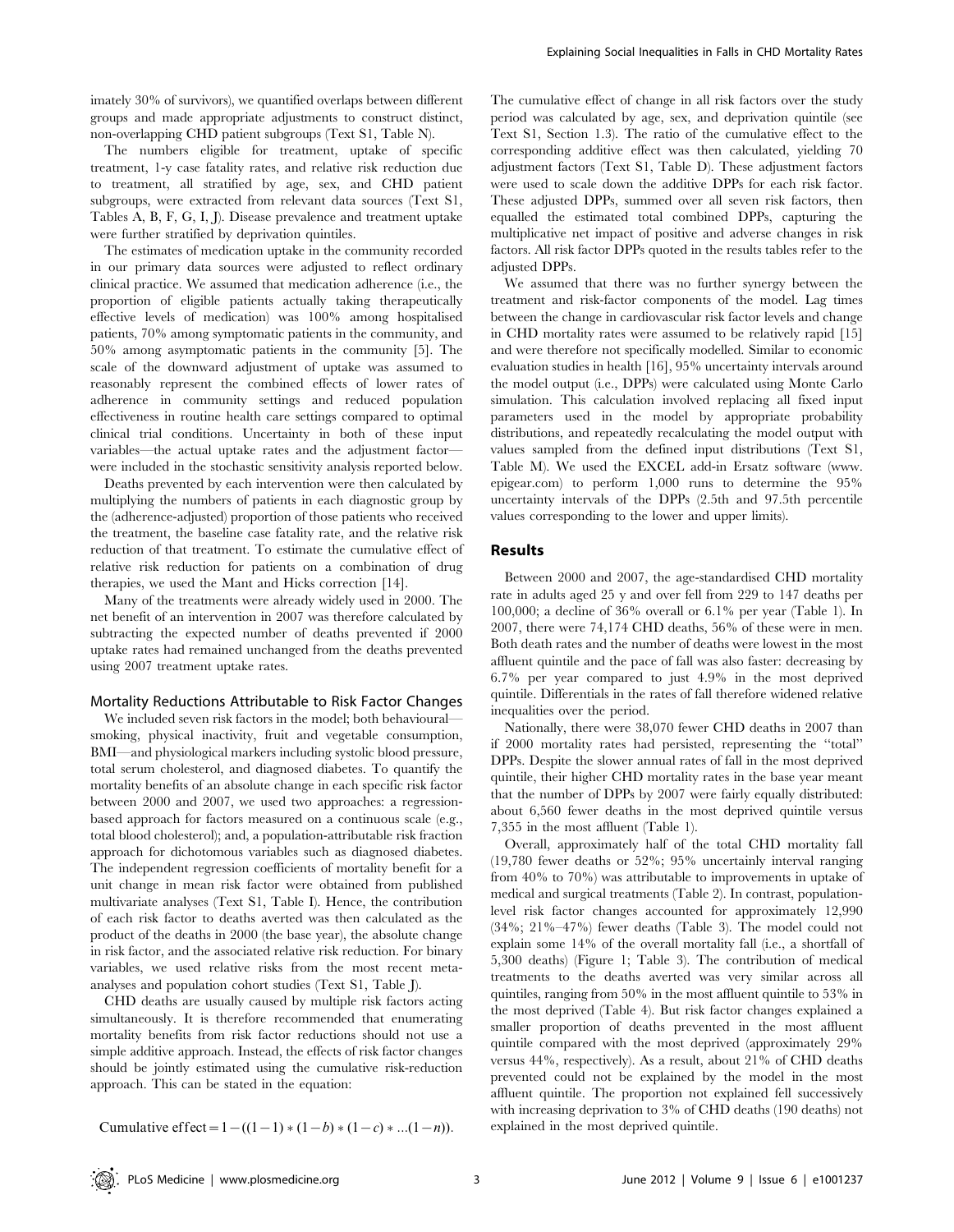Table 1. Observed coronary heart disease deaths, age-standardised rates 2000 and 2007 and deaths prevented or postponed in England and stratified by deprivation quintiles.

| <b>Adults Aged</b><br>25 and over                  | <b>England</b> | <b>Most Affluent</b> | IMDQ2  | IMDQ3  | IMDQ4  | <b>Most Deprived</b> |
|----------------------------------------------------|----------------|----------------------|--------|--------|--------|----------------------|
| Population (000s)                                  |                |                      |        |        |        |                      |
| 2000                                               | 33,952         | 6,972                | 7,035  | 6,939  | 6,678  | 6,329                |
| 2007                                               | 35,281         | 7,328                | 7,363  | 7,233  | 6,906  | 6,451                |
| Observed deaths                                    |                |                      |        |        |        |                      |
| 2000                                               | 103,243        | 16,529               | 19,827 | 21,460 | 22,187 | 23,240               |
| 2007                                               | 74,174         | 12,312               | 14,444 | 15,347 | 15,676 | 16,395               |
| Age-standardised rates<br>(per 100,000)            |                |                      |        |        |        |                      |
| 2000                                               | 229            | 177                  | 199    | 222    | 257    | 306                  |
| 2007                                               | 147            | 109                  | 124    | 141    | 169    | 215                  |
| Annual percent fall                                | 6.1            | 6.7                  | 6.5    | 6.3    | 5.8    | 4.9                  |
| Expected deaths 2007<br>(had 2000 rates persisted) | 112,244        | 19,665               | 22,669 | 23,696 | 23,260 | 22,953               |
| DPP (Expected - observed<br>deaths, 2007)          | 38,070         | 7,353                | 8,225  | 8,349  | 7,584  | 6,558                |
| Percent expected<br>deaths averted                 | 33.9           | 37.4                 | 36.3   | 35.2   | 32.6   | 28.6                 |

Rates have been standardised to the European Union reference population aged 25 and over. Separate breakdowns for males and females are available in Text S1, Table E.

IMD, index of multiple deprivation.

doi:10.1371/journal.pmed.1001237.t001

The most substantial contribution to deaths prevented by treatments came from statin treatment for hyperlipidemia (14% of the total mortality reduction, 5%–32%), management of chronic stable coronary artery disease (13%; 10%–17%), and secondary prevention following myocardial infarction or revascularisation  $(11\%; 8\% - 13\%)$  (Table 2). Uptake rates of statins and angiotensinconverting enzyme inhibitors (ACE inhibitors) or angiotensin receptor blockers (ARB) more than doubled for secondary prevention and the management of stable coronary artery disease (Table 5). These two therapies together contributed some 6,340 DPPs (17%). In contrast, deaths averted due to changes in treatment uptake in hospital-based patient groups were relatively modest: contributing just 165 fewer deaths  $(0.5\%; -1\%$  to 3%) amongst emergency admissions for infarction and unstable angina (ST elevation myocardial infarction [STEMI] and non-ST elevation acute coronary syndrome [NSTEACS], respectively). Improved heart failure treatments in the community resulted in approximately 3,335 fewer deaths  $(9\%; 7\% - 10\%)$ , with relatively modest gains (250 fewer deaths) in hospitalised patients. Furthermore, there were essentially no gradients in treatment uptake across deprivation quintiles for either hospital treatment or drugs prescribed in the community for secondary prevention and heart failure (Table 5).

Of the deaths prevented due to population-level risk factor changes, the largest contribution came from the fall in systolic blood pressure amongst those not on hypertensive medications (11,160 fewer deaths, or 29%; 18%–40%) (Table 3). On the other hand, gains from hypertensive medication were modest (approximately 1,800 fewer deaths [5%; 2%–10%]) (Table 2). Blood pressure falls were twice as high in women (5.4 mmHg versus 2.5 mmHg in men) but were of a similar magnitude across all deprivation quintiles (Table 6). Both in terms of absolute numbers and proportions, more deaths were prevented because of blood pressure falls in the most deprived quintile than in the most affluent (Tables 3 and 4).

In contrast, the benefits attributable to statin lowering of total cholesterol levels were double those attributable to the fall in cholesterol levels in the population not on treatment (approximately 5,300 versus 2,090 fewer deaths, respectively). Between 2000 and 2007, hyperlipidemia treatment increased nine-fold across all social groups from 1% to 9% (Table 5). Total cholesterol levels fell marginally more in women than men and by a similar magnitude across deprivation quintiles (Table 6). Thus, while the proportionate fall in deaths attributable to cholesterol reduction in the general population was similar across quintiles, in absolute terms more deaths were prevented in the most deprived quintiles (Table 3).

Favourable trends in smoking, fruit and vegetable consumption, and physical activity were modest; together only contributing about 3,195 fewer deaths, or 8% (2%–18%) of the overall mortality fall (Table 2). Smoking prevalence declined in men and women by a similar amount (4%); however, there was a clear social gradient with larger absolute falls in smoking prevalence in more deprived quintiles (Table 6). Furthermore, levels of smoking still remained twice as high in the most deprived compared to affluent groups (Text S1, Table K). Physical inactivity fell more in men (7%) than women (4%) across all deprivation quintiles; however, three in four adults remained classed as inactive in every quintile.

Mortality gains due to positive trends in smoking, fruit and vegetable consumption, and physical activity risk factors were negated by increases in BMI and diabetes (together contributing 3,460 additional deaths, equivalent to an 9% increase in mortality  $(-17\%$  to  $-3\%)$  (Table 3). Even over the relatively short period of this analysis, the social gradient in diabetes became more pronounced resulting in three times as many additional diabetesrelated deaths in the most deprived quintile compared with the most affluent.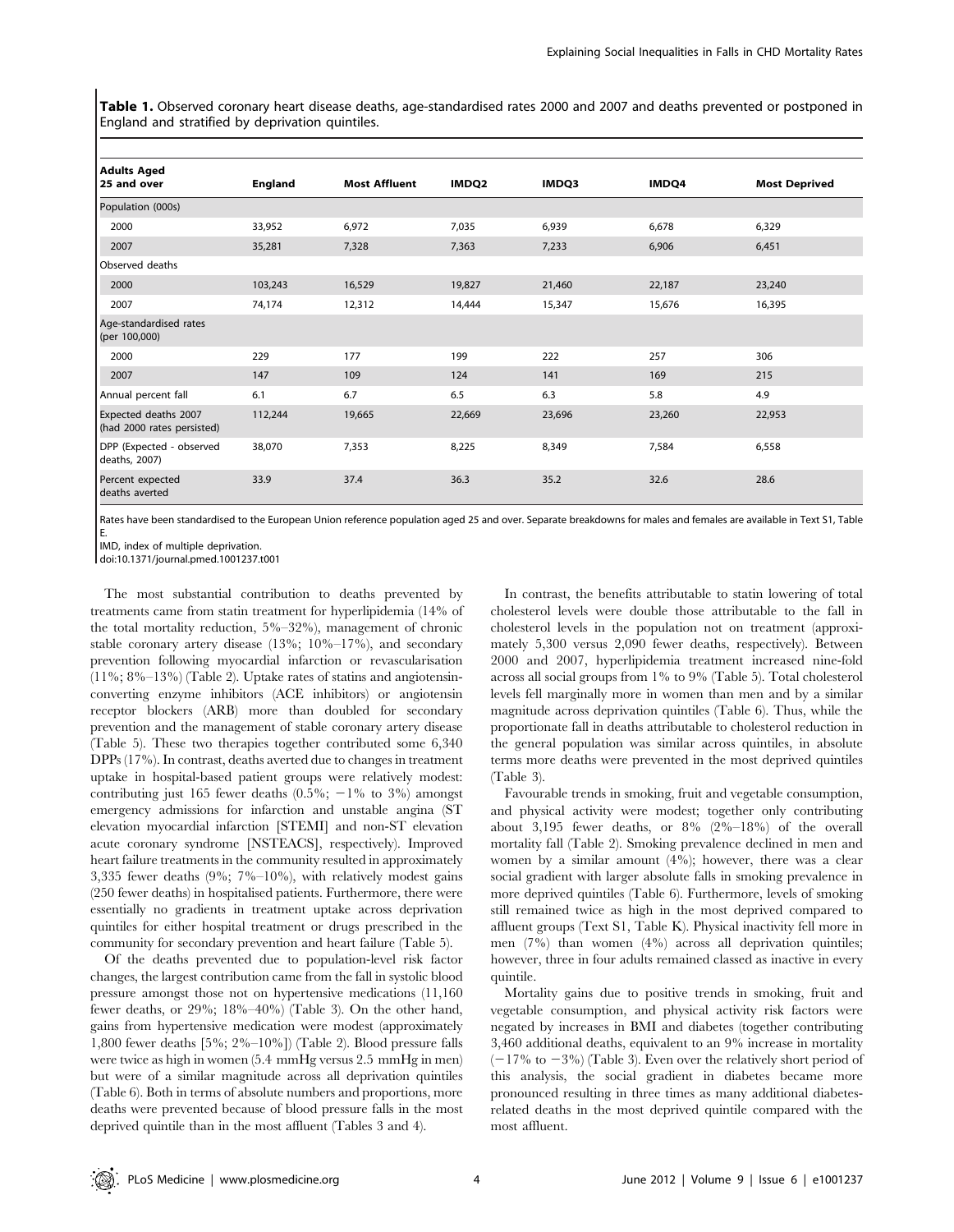Table 2. Coronary heart disease deaths prevented or postponed due to changes in treatment uptake between 2000 and 2007 in England and stratified by deprivation quintiles. Table 2. Coronary heart disease deaths prevented or postponed due to changes in treatment uptake between 2000 and 2007 in England and stratified by deprivation quintiles.

 $\overline{\phantom{a}}$  $\sim$ 

| <b>Treatment by Patient Groups</b>                          | England: DPP             |                      |                                     |                                     | By IMD: DPP              |                          |                          |                          |                 |
|-------------------------------------------------------------|--------------------------|----------------------|-------------------------------------|-------------------------------------|--------------------------|--------------------------|--------------------------|--------------------------|-----------------|
|                                                             | U                        | Percent              | Percent Lower<br>limit <sup>a</sup> | Percent Upper<br>limit <sup>a</sup> | n Most Affluent          | n IMDQ2                  | n IMDQ3                  | n IMDQ4                  | n Most Deprived |
| <b>STEMI</b> <sup>b</sup>                                   | $-130$                   | $-0.3$               | $\sigma$                            | 0.5                                 | ٩                        | $-27$                    | $-28$                    | $\overline{3}$           | $-38$           |
| Thrombolysis                                                | $-118$                   |                      |                                     |                                     | $-22$                    | $-23$                    | $-21$                    | $-23$                    | $-29$           |
| Aspirin                                                     | $\overline{24}$          |                      |                                     |                                     | S                        | 4                        | S                        | $\sim$                   | $\overline{ }$  |
| <b>B-blocker</b>                                            | 4                        |                      |                                     |                                     | $\overline{\phantom{0}}$ | $\circ$                  | $\overline{\phantom{0}}$ | $\overline{\phantom{0}}$ | $\sim$          |
| ACE inhibitor or ARB                                        | $\mathsf{L}\cap$         |                      |                                     |                                     | $\circ$                  | $\circ$                  | $\sim$                   | $\overline{a}$           | $\sim$          |
| Clopidogrel                                                 | 65                       |                      |                                     |                                     | 12                       | $\overline{4}$           | $\overline{4}$           | $\tilde{1}$              | $\overline{c}$  |
| Primary PCI                                                 | 139                      |                      |                                     |                                     | $\sqrt{30}$              | 28                       | 28                       | $\overline{z}$           | 25              |
| Primary CABG                                                | $\overline{a}$           |                      |                                     |                                     | $\circ$                  | $\circ$                  | $\circ$                  | $\circ$                  | $\circ$         |
| CPR in hospital <sup>c</sup>                                | $-252$                   |                      |                                     |                                     | $-33$                    | $-51$                    | $-57$                    | $-53$                    | $-57$           |
| <b>NSTEACS</b> <sup>b</sup>                                 | 295                      | $\ddot{\text{o}}$ .8 | 0.0                                 | 2.2                                 | 57                       | 59                       | 62                       | 53                       | 65              |
| Aspirin and heparin                                         | 341                      |                      |                                     |                                     | 54                       | $68\,$                   | $\mathsf{68}$            | $\mathbb{S}^3$           | $_{88}$         |
| Aspirin alone                                               | $-114$                   |                      |                                     |                                     | $-15$                    | $-24$                    | $-21$                    | $-21$                    | $-31$           |
| PG IIB/IIIA inhibitors                                      | $\overline{\mathbf{1}}$  |                      |                                     |                                     | $\overline{a}$           | $\overline{1}$           | $\circ$                  | $\circ$                  | $\sim$          |
| ACE inhibitor or ARB                                        | $\ddot{4}$               |                      |                                     |                                     | $\circ$                  | $\infty$                 | $\circ$                  | $\overline{a}$           | $\overline{0}$  |
| <b>B-blocker</b>                                            | $\overline{\mathbf{27}}$ |                      |                                     |                                     | LN.                      | $\mathsf{L}$             | $\circ$                  | LO.                      | $\circ$         |
| Clopidogrel                                                 | 203                      |                      |                                     |                                     | 36                       | 40                       | 46                       | $\frac{4}{3}$            | $\overline{40}$ |
| CABG surgery                                                | $\leftarrow$             |                      |                                     |                                     | $\sim$                   | $\overline{\phantom{0}}$ | $\circ$                  | $\circ$                  | $\overline{1}$  |
| PCI                                                         | 54                       |                      |                                     |                                     | $\equiv$                 | $\overline{0}$           | $\overline{c}$           | $\overline{\mathsf{c}}$  | $\overline{0}$  |
| CPR in hospital <sup>c</sup>                                | $-259$                   |                      |                                     |                                     | $-40$                    | $-48$                    | $-58$                    | $-55$                    | $-58$           |
| Secondary prevention post MI <sup>b</sup>                   | 3,510                    | 9.2                  | 7.2                                 | 11.4                                | 640                      | 775                      | 746                      | 711                      | 639             |
| Aspirin                                                     | 351                      |                      |                                     |                                     | 59                       | $69$                     | 76                       | $\rm 87$                 | 55              |
| <b>B-blocker</b>                                            | 862                      |                      |                                     |                                     | 158                      | 197                      | 194                      | 167                      | 146             |
| ACE inhibitor or ARB                                        | 903                      |                      |                                     |                                     | 166                      | 200                      | 190                      | 175                      | 172             |
| Statin                                                      | 1,303                    |                      |                                     |                                     | 241                      | 280                      | 269                      | 268                      | 245             |
| Warfarin                                                    | $\mathcal{S}$            |                      |                                     |                                     | $\infty$                 | $\overline{30}$          | $\overline{1}$           | $\frac{15}{2}$           | $\overline{21}$ |
| Rehabilitation <sup>d</sup>                                 | $\circ$                  |                      |                                     |                                     | $\circ$                  | $\circ$                  | $\circ$                  | $\circ$                  | $\circ$         |
| Secondary prevention post<br>revascularisation <sup>b</sup> | 590                      | $\ddot{ }$ .5        | 21                                  | $\overline{\mathfrak{c}}$ .         | 112                      | $\overline{5}$           | 128                      | Ξ                        | $\frac{1}{2}$   |
| Aspirin                                                     | 45                       |                      |                                     |                                     | $\overline{0}$           | $\overline{C}$           | $\Xi$                    | $\infty$                 | $\overline{ }$  |
| <b>B-blocker</b>                                            | 154                      |                      |                                     |                                     | 29                       | $\overline{3}$           | $\overline{34}$          | $\overline{31}$          | 50              |
| ACE inhibitor or ARB                                        | 179                      |                      |                                     |                                     | 35                       | $\overline{37}$          | $\overline{37}$          | 34                       | 36              |
| Statin                                                      | 174                      |                      |                                     |                                     | $\overline{5}$           | 36                       | $38\,$                   | $\overline{37}$          | $\overline{32}$ |
| Warfarin                                                    | $\circ$                  |                      |                                     |                                     | $\circ$                  | $\circ$                  |                          | $\circ$                  | Ì.              |

and in

 $\sim$ 

 $\sim$ 

**COL**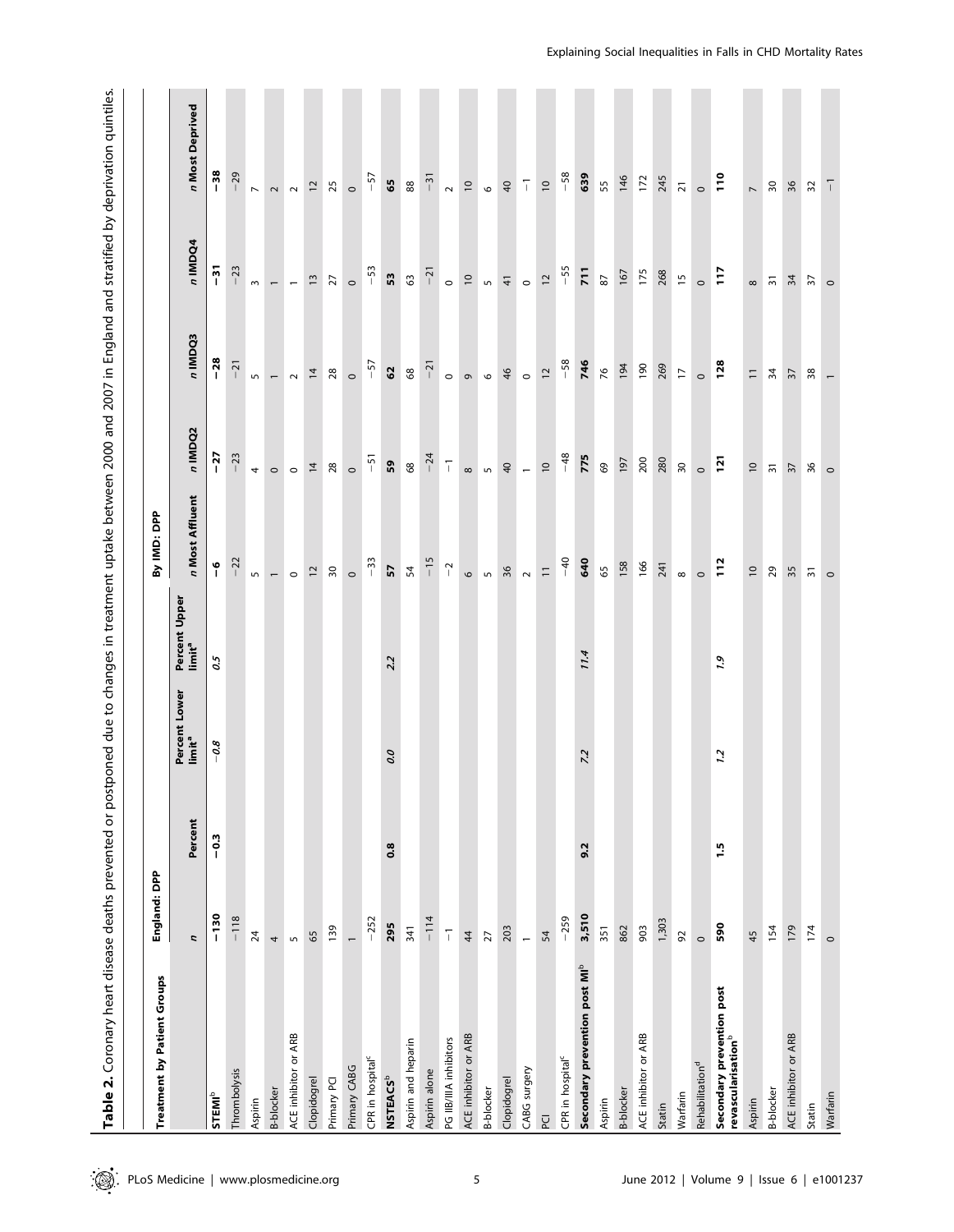| <b>Treatment by Patient Groups</b>                                                                                                                                                                                                                                                                           | England: DPP |                |                                     |                                     | By IMD: DPP     |                     |                 |                 |                 |
|--------------------------------------------------------------------------------------------------------------------------------------------------------------------------------------------------------------------------------------------------------------------------------------------------------------|--------------|----------------|-------------------------------------|-------------------------------------|-----------------|---------------------|-----------------|-----------------|-----------------|
|                                                                                                                                                                                                                                                                                                              | c            | Percent        | Percent Lower<br>limit <sup>a</sup> | Percent Upper<br>limit <sup>a</sup> | n Most Affluent | n IMD <sub>Q2</sub> | n IMDQ3         | n IMDQ4         | n Most Deprived |
| Rehabilitation (post CABG) <sup>d</sup>                                                                                                                                                                                                                                                                      | $\circ$      |                |                                     |                                     | $\circ$         | $\circ$             | $\circ$         | $\circ$         | $\circ$         |
| Rehabilitation (post PTCA)                                                                                                                                                                                                                                                                                   | 96           |                |                                     |                                     | $\overline{ }$  | $\overline{ }$      | $\overline{ }$  | $\overline{ }$  | $\overline{ }$  |
| Chronic stable CAD <sup>b</sup>                                                                                                                                                                                                                                                                              | 4,835        | 12.7           | 9.6                                 | 16.8                                | 851             | 1,007               | 1,015           | 1,016           | 955             |
| Aspirin in community                                                                                                                                                                                                                                                                                         | 818          |                |                                     |                                     | 139             | 159                 | 176             | 179             | 165             |
| Statin in community                                                                                                                                                                                                                                                                                          | 2,488        |                |                                     |                                     | 443             | 523                 | 526             | 510             | 485             |
| ACE inhibitor or ARB                                                                                                                                                                                                                                                                                         | 1,292        |                |                                     |                                     | 241             | 281                 | 268             | 261             | 241             |
| CABG surgery                                                                                                                                                                                                                                                                                                 | 236          |                |                                     |                                     | 27              | $\frac{4}{3}$       | 45              | 57              | 63              |
| Heart failure - hospital <sup>b</sup>                                                                                                                                                                                                                                                                        | 250          | $\overline{0}$ | 0.5                                 | 0.8                                 | 42              | 47                  | ក្ល             | ၵိ              | ត               |
| ACE inhibitor                                                                                                                                                                                                                                                                                                | 49           |                |                                     |                                     | $\infty$        | G                   | $\overline{10}$ | $\approx$       | $\overline{1}$  |
| <b>B-blocker</b>                                                                                                                                                                                                                                                                                             | 39           |                |                                     |                                     | $\circ$         | $\infty$            | $\infty$        | G               | G               |
| Spironolactone                                                                                                                                                                                                                                                                                               | 37           |                |                                     |                                     | $\circ$         | $\overline{ }$      | $\infty$        | $\infty$        | $\infty$        |
| Aspirin                                                                                                                                                                                                                                                                                                      | 126          |                |                                     |                                     | ភ               | 22                  | 27              | 32              | 23              |
| Heart failure - community <sup>b</sup>                                                                                                                                                                                                                                                                       | 3,335        | 8.8            | 7.3                                 | 10.4                                | 564             | 689v                | 732             | $\overline{71}$ | 541             |
| ACE inhibitor or ARB                                                                                                                                                                                                                                                                                         | 737          |                |                                     |                                     | 125             | 158                 | 171             | 146             | 137             |
| <b>B-blocker</b>                                                                                                                                                                                                                                                                                             | 1,592        |                |                                     |                                     | 284             | 325                 | 353             | 338             | 292             |
| Spironolactone                                                                                                                                                                                                                                                                                               | 617          |                |                                     |                                     | 105             | 134                 | 120             | 129             | 129             |
| Aspirin                                                                                                                                                                                                                                                                                                      | 389          |                |                                     |                                     | 50              | 72                  | 88              | 57              | 83              |
| Hypertension treatment <sup>b</sup>                                                                                                                                                                                                                                                                          | 1,800        | 4.7            | 1.8                                 | 9.9                                 | 357             | $\frac{1}{4}$       | 408             | 345             | 277             |
| Hyperlipidemia treatment (statins) <sup>b</sup> 5,300                                                                                                                                                                                                                                                        |              | 13.9           | 5.0                                 | 31.8                                | 1,054           | 975                 | 1,305           | 1,194           | 772             |
| <b>Total treatment contribution</b> <sup>b</sup>                                                                                                                                                                                                                                                             | 19,780       | 52.0           | 40.2                                | 69.7                                | 3,670           | 4,055               | 4,420           | 4,166           | 3,471           |
| <sup>a</sup> The 95% uncertainty interval corresponds to the lower (2.5th percentile) and upper (97.5th percentile) limits of the uncertainty analysis. These are shown to indicate range around the central estimate of percent of DPPs<br>Subtotals for England (column 1) have been rounded to nearest 5. |              |                |                                     |                                     |                 |                     |                 |                 |                 |
| <sup>b</sup> Sub-totals (in rows) for CHD patient groups.<br>(column 3).                                                                                                                                                                                                                                     |              |                |                                     |                                     |                 |                     |                 |                 |                 |
| We have assumed no change in cardiopulmonary resuscitation (CPR) uptake in the community between 2000 and 2007. Their contribution to DPPs have therefore been set to zero.                                                                                                                                  |              |                |                                     |                                     |                 |                     |                 |                 |                 |

Table 2. Cont.

Table 2. Cont.

doi:10.1371/journal.pmed.1001237.t002

We have assumed no change in cardiopulmonary resuscitation (CPR) uptake in the community between 2000 and 2007. Their contribution to DPPs have therefore been set to zero.<br>No change in uptake between 2000 and 2007.

Abbreviations: B-blocker, beta-blocker; CABG, coronary artery bypass graft; CAD, coronary artery disease; IMD, index of multiple deprivation; MI, myocardial infarction; NSTEACS, non-ST elevation acute coronary syndrome; PCI,

"No change in uptake between 2000 and 2007.<br>Abbreviations: B-blocker, beta-blocker, CABG, coronary are spaces are provided at the section of the deprivation; MJ, myocardial infarction; NSTEACS, non-ST elevation acute coron

percutaneous coronary intervention; PG, platelet glycoprotein; PTCA, percutaneous transluminal coronary angioplasty; STEMI, ST elevation myocardial infarction.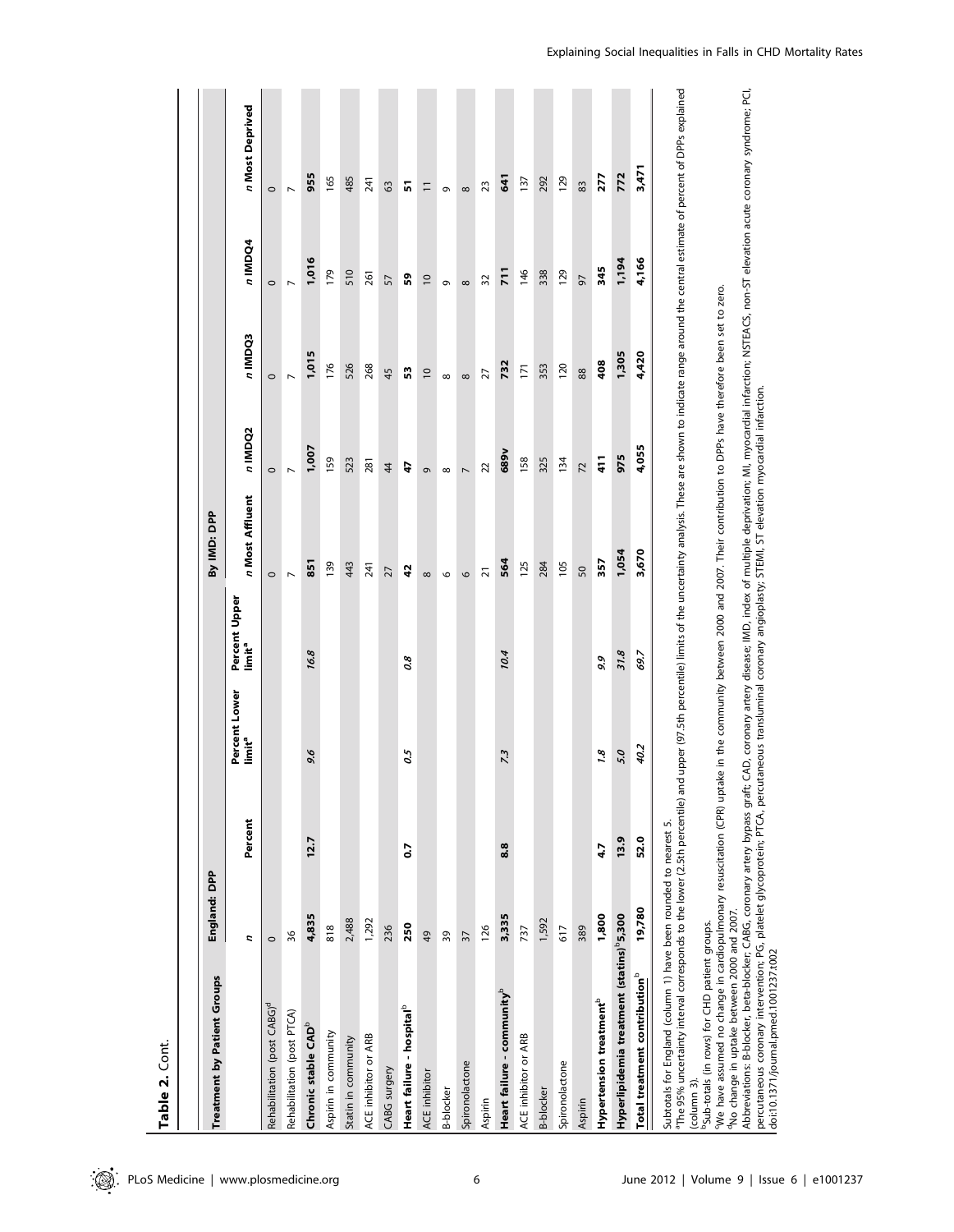Table 3. CHD deaths prevented or postponed due to changes in risk factor prevalence between 2000 and 2007 in England and stratified by deprivation quintiles.

| <b>Risk Factors</b>                                  | <b>England: DPP</b> |         |                                                  |                                                  | By IMD: DPP     |           |           |        |                         |
|------------------------------------------------------|---------------------|---------|--------------------------------------------------|--------------------------------------------------|-----------------|-----------|-----------|--------|-------------------------|
|                                                      | $\boldsymbol{n}$    | Percent | <b>Percent Lower</b><br><b>Limit<sup>a</sup></b> | <b>Percent Upper</b><br><b>Limit<sup>a</sup></b> | n Most Affluent | $n$ IMDQ2 | $n$ IMDQ3 |        | n IMDQ4 n Most Deprived |
| <b>Current smoking</b>                               | 1,040               | 2.7     | 0.1                                              | 5.6                                              | 93              | 148       | 189       | 242    | 368                     |
| <b>Physical inactivity</b>                           | 600                 | 1.6     | 0.8                                              | 2.3                                              | 91              | 109       | 119       | 130    | 155                     |
| <b>Systolic blood</b><br>pressure, mmHg <sup>b</sup> | 11,160              | 29.3    | 18.4                                             | 40.0                                             | 1,861           | 2,168     | 2,321     | 2,391  | 2,421                   |
| Total cholesterol,<br>mmol/I <sup>c</sup>            | 2,090               | 5.5     | 3.0                                              | 8.3                                              | 232             | 498       | 287       | 351    | 722                     |
| <b>Fruit and</b><br>vegetable<br>consumption         | 1,555               | 4.1     | 1.1                                              | 8.3                                              | 305             | 334       | 342       | 301    | 273                     |
| <b>BMI</b>                                           | $-640$              | $-1.7$  | $-2.9$                                           | $-0.4$                                           | $-111$          | $-129$    | $-135$    | $-133$ | $-135$                  |
| <b>Diabetes</b>                                      | $-2,820$            | $-7.4$  | $-12.6$                                          | $-2.5$                                           | $-365$          | $-438$    | $-533$    | $-577$ | $-908$                  |
| <b>Total risk factors</b><br>contribution            | 12,990              | 34.1    | 21.1                                             | 47.3                                             | 2,107           | 2,690     | 2,591     | 2,704  | 2,896                   |
| <b>Total treatment</b><br>contribution <sup>d</sup>  | 19,780              | 52.0    | 40.2                                             | 69.7                                             | 3,670           | 4,055     | 4,420     | 4,166  | 3,471                   |
| <b>DPPs explained by</b><br>model                    | 32,770              | 86.1    | 64.8                                             | 107.3                                            | 5,777           | 6,746     | 7,012     | 6,870  | 6,367                   |
| <b>DPPs</b> not<br>explained                         | 5,300               | 13.9    |                                                  |                                                  | 1,576           | 1,479     | 1,337     | 714    | 191                     |
| <b>Total DPPs</b>                                    | 38,070              | 100     |                                                  |                                                  | 7,353           | 8,225     | 8,349     | 7,584  | 6,558                   |

Subtotals for England (column 1) have been rounded to nearest 5.

a The 95% uncertainty interval corresponds to the lower (2.5th percentile) and upper (97.5th percentile) limits of the uncertainty analysis.

**b**After subtracting DPPs due to hypertension treatment in primary prevention.

<sup>c</sup>After subtracting DPPs due to statin treatment in primary prevention.

<sup>d</sup>See Table 2 for detailed breakdown by patient group and treatment type.

Abbreviations: IMD, index of multiple deprivation.

doi:10.1371/journal.pmed.1001237.t003

# Model Fit

The percentage unexplained by the model varied by age, sex, and SECs. The model fit was generally good overall and in women and men living in the most deprived areas (Text S1, Table L.3). However, the fit was least good in affluent quintiles, with the 95% uncertainty limits around the DPPs explained by the model (5,777; 4,134–7,420) just overlapping with the number of observed DPPs (7,353). Model fit was also better for women than men (see Text S1, Figure L.1).



Figure 1. Proportion of coronary heart disease mortality decline attributable to treatment or risk factor changes, 2000–2007. England overall and by socioeconomic quintile. doi:10.1371/journal.pmed.1001237.g001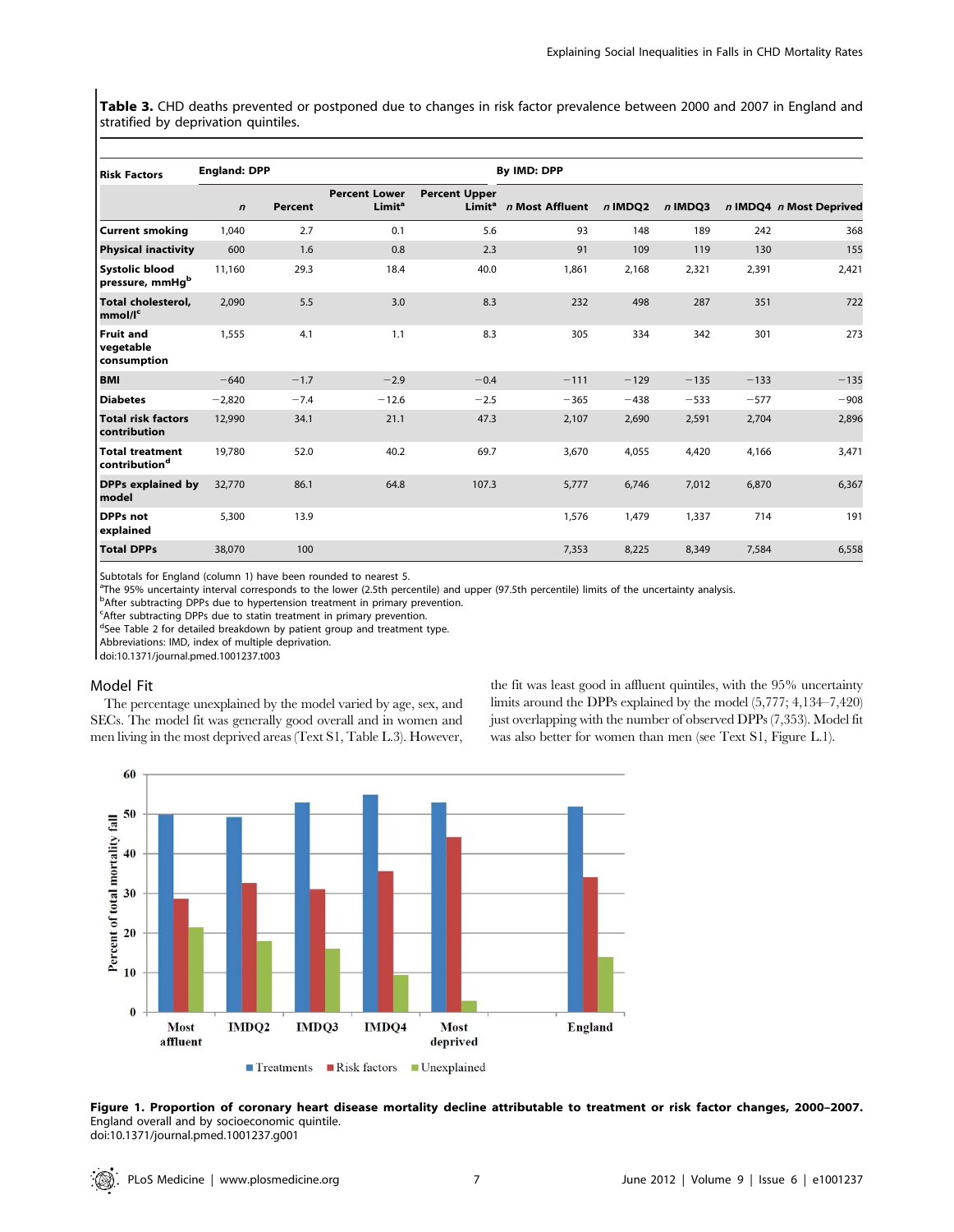Table 4. Percentage distribution of deaths prevented of postponed by deprivation quintile.

| <b>Treatments by Patient</b><br><b>Groups; Risk Factors</b> | <b>England</b> | <b>Most Affluent</b> | IMDQ2  | IMDQ3  | IMDQ4  | <b>Most Deprived</b> |
|-------------------------------------------------------------|----------------|----------------------|--------|--------|--------|----------------------|
| <b>Treatments</b>                                           |                |                      |        |        |        |                      |
|                                                             |                |                      |        |        |        | $-0.6$               |
| <b>STEMI</b>                                                | $-0.3$         | $-0.1$               | $-0.3$ | $-0.3$ | $-0.4$ |                      |
| <b>NSTEACS</b>                                              | 0.8            | 0.8                  | 0.7    | 0.7    | 0.7    | 1.0                  |
| Secondary prevention post MI                                | 9.2            | 8.7                  | 9.4    | 8.9    | 9.4    | 9.7                  |
| Secondary prevention<br>post revasc                         | 1.5            | 1.5                  | 1.5    | 1.5    | 1.5    | 1.7                  |
| Chronic stable CAD                                          | 12.7           | 11.6                 | 12.2   | 12.2   | 13.3   | 14.6                 |
| Heart failure in the hospital                               | 0.7            | 0.6                  | 0.6    | 0.6    | 0.8    | 0.8                  |
| Heart failure in the community                              | 8.8            | 7.7                  | 8.4    | 8.8    | 9.4    | 9.8                  |
| <b>Hypertension treatment</b>                               | 4.7            | 4.9                  | 5.0    | 4.9    | 4.5    | 4.2                  |
| Hyperlipidemia<br>treatment (statins)                       | 13.9           | 14.3                 | 11.9   | 15.6   | 15.7   | 11.8                 |
| Total treatments <sup>a</sup>                               | 52.0           | 49.9                 | 49.3   | 52.9   | 54.9   | 52.9                 |
| <b>Risk factors</b>                                         |                |                      |        |        |        |                      |
| Smoking                                                     | 2.7            | 1.3                  | 1.8    | 2.3    | 3.2    | 5.6                  |
| Diabetes                                                    | $-7.4$         | $-5.0$               | $-5.3$ | $-6.4$ | $-7.6$ | $-13.8$              |
| Physical inactivity                                         | 1.6            | 1.2                  | 1.3    | 1.4    | 1.7    | 2.4                  |
| Systolic blood pressure, mmHq                               | 29.3           | 25.3                 | 26.4   | 27.8   | 31.5   | 36.9                 |
| Total cholesterol, mmol/l                                   | 5.5            | 3.2                  | 6.1    | 3.4    | 4.6    | 11.0                 |
| BMI                                                         | $-1.7$         | $-1.5$               | $-1.6$ | $-1.6$ | $-1.7$ | $-2.1$               |
| Fruit and vegetable consumption                             | 4.1            | 4.2                  | 4.1    | 4.1    | 4.0    | 4.2                  |
| Total Risk Factors <sup>a</sup>                             | 34.1           | 28.7                 | 32.7   | 31.0   | 35.7   | 44.2                 |
| DPPs explained by model <sup>®</sup>                        | 86.1           | 78.6                 | 82.0   | 84.0   | 90.6   | 97.1                 |
| <b>DPPs not explained</b><br>by model <sup>a</sup>          | 13.9           | 21.4                 | 18.0   | 16.0   | 9.4    | 2.9                  |
| DPP Counts <sup>a,b</sup>                                   |                |                      |        |        |        |                      |
| DPPs explained by model <sup>a,b</sup>                      | 32,770         | 5,777                | 6,746  | 7,012  | 6,870  | 6,367                |
| - Due to treatment uptake <sup>b</sup>                      | 19,780         | 3,670                | 4,055  | 4,420  | 4,166  | 3,471                |
| - Due to risk factor change <sup>b</sup>                    | 12,990         | 2,107                | 2,690  | 2,591  | 2,704  | 2,896                |
| <b>DPPs unexplained</b><br>by model <sup>a,b</sup>          | 5,300          | 1,576                | 1,479  | 1,337  | 714    | 191                  |
| Total DPPs <sup>a,b</sup>                                   | 38,070         | 7,353                | 8,225  | 8,349  | 7,584  | 6,558                |

<sup>a</sup>Sub-totals (in rows).

<sup>b</sup>DPP counts for England (column 1) have been rounded to nearest 5. All counts are in italics.

Abbreviations: CAD, coronary artery disease; IMD, index of multiple deprivation; NSTEACS, non-ST elevation acute coronary syndrome; MI, myocardial infarction; revasc, revascularisation; STEMI, ST elevation myocardial infarction.

doi:10.1371/journal.pmed.1001237.t004

# Discussion

Between 2000 and 2007, English CHD mortality rates fell by an impressive 36%, resulting in approximately 38,000 fewer CHD deaths in 2007. However the relative mortality inequalities between rich and poor persisted and even increased slightly over this period. This study is the first, to our knowledge, to analyse the socioeconomic components concealed within the overall mortality reductions attributable specifically to risk factor trends and to evidence-based treatments. By using deprivation scores for area of residence as a unified marker of SECs across all relevant large databases of population health and health service use in England, the study had adequate statistical size to quantify the impact of changes in risk factors and treatments within socioeconomic groups, even over a relatively short period of 7 y. Understanding these recent trends, and their socially divergent trajectories, will be crucial to planning the most effective and equitable future strategies to prevent cardiovascular disease and reduce inequalities.

### Main Findings

Approximately half the fall in CHD mortality was attributable to increased medical therapies. These benefits largely reflected a doubling of drug use for community patients with chronic disease (who represent the largest CHD burden). In contrast, the contribution of medical interventions in hospital was relatively modest. Firstly, because the numbers of patients admitted to hospital with acute disease were much smaller. Secondly, because few new treatments were introduced after 2000 other than clopidogrel and primary angioplasty. And thirdly, the uptake rates for existing hospital-based treatments were already close to maximum levels in 2000. The age-specific prevalence of CHD is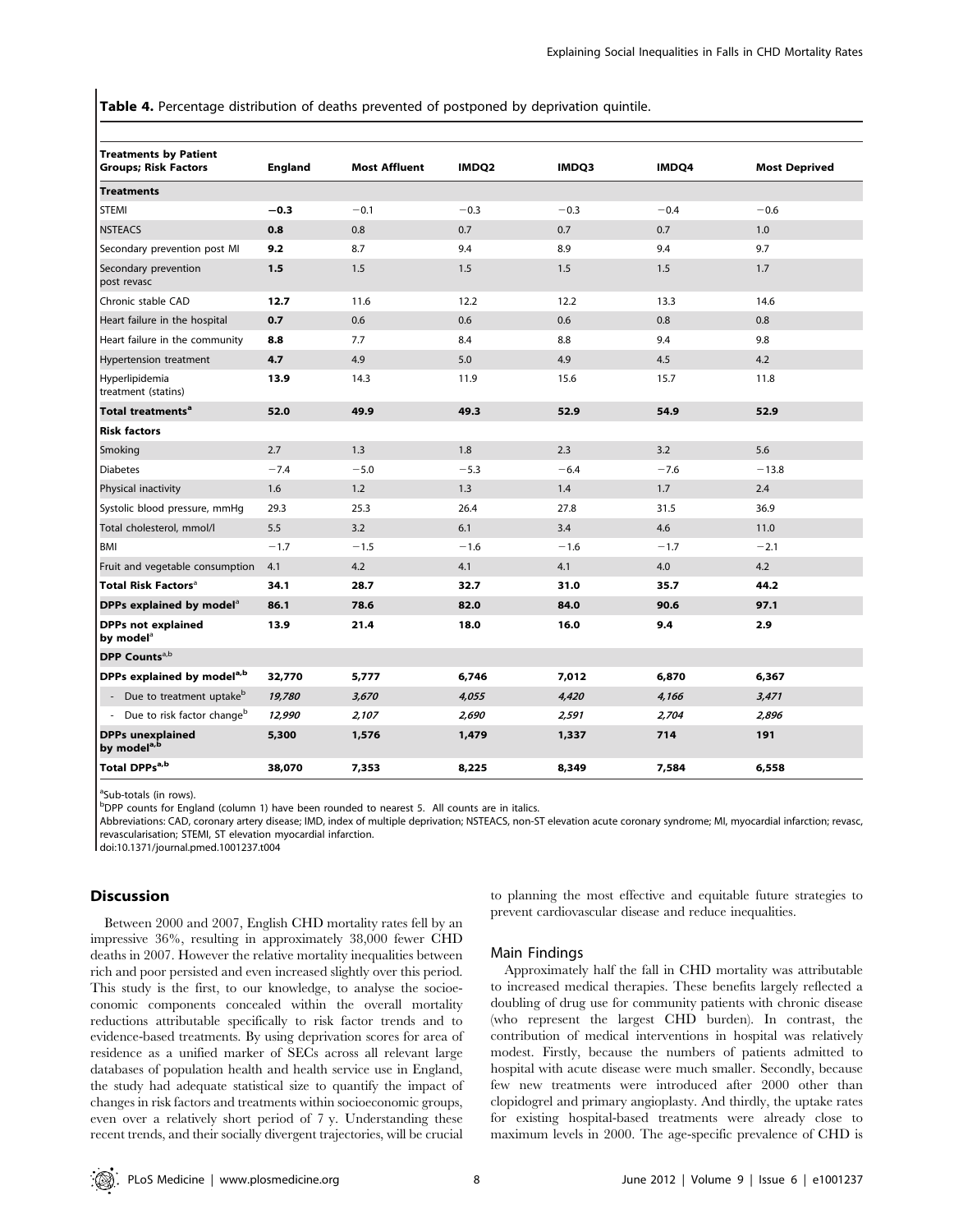Table 5. Percentage treatment uptake rates 2000 and 2007 for England and stratified by deprivation quintiles.

| Treatment by<br><b>Patient Groups</b>             | Eligible<br><b>Patients<sup>a</sup></b> | <b>England</b>    |                   |      | <b>Most Affluent</b> | IMDQ2 |      | IMDQ3 |      | IMDQ4 |      |      | <b>Most Deprived</b> |
|---------------------------------------------------|-----------------------------------------|-------------------|-------------------|------|----------------------|-------|------|-------|------|-------|------|------|----------------------|
|                                                   |                                         | 2000 <sup>b</sup> | 2007 <sup>b</sup> | 2000 | 2007                 | 2000  | 2007 | 2000  | 2007 | 2000  | 2007 | 2000 | 2007                 |
| <b>STEMI</b>                                      | 20,700                                  |                   |                   |      |                      |       |      |       |      |       |      |      |                      |
| Thrombolysis                                      |                                         | 77.2              | 56.7              | 79.4 | 58.6                 | 77.9  | 59.5 | 75.4  | 57.1 | 76.2  | 56.0 | 77.4 | 52.5                 |
| Aspirin                                           |                                         | 93.6              | 96.0              | 93.6 | 96.6                 | 94.7  | 96.3 | 93.1  | 95.4 | 93.2  | 95.6 | 93.4 | 96.4                 |
| <b>B-blocker</b>                                  |                                         | 71.3              | 70.3              | 74.8 | 70.9                 | 72.3  | 69.1 | 71.0  | 69.8 | 69.6  | 69.5 | 69.9 | 72.4                 |
| ACE inhibitor or ARB                              |                                         | 77.2              | 76.3              | 79.8 | 76.6                 | 78.9  | 75.6 | 75.4  | 75.5 | 75.4  | 74.8 | 77.3 | 79.2                 |
| Clopidogrel                                       |                                         | 27.7              | 88.5              | 26.9 | 88.7                 | 25.7  | 87.7 | 28.0  | 88.4 | 28.5  | 88.4 | 28.9 | 89.2                 |
| Primary PCI                                       |                                         | 3.9               | 23.7              | 2.9  | 24.2                 | 3.4   | 21.8 | 3.8   | 23.3 | 4.3   | 24.5 | 4.8  | 24.8                 |
| Primary CABG                                      |                                         | 0.1               | 0.1               | 0.1  | 0.1                  | 0.0   | 0.1  | 0.1   | 0.1  | 0.1   | 0.2  | 0.0  | 0.1                  |
| CPR in hospital                                   |                                         | 11.4              | 6.6               | 9.9  | 6.5                  | 11.6  | 7.1  | 11.7  | 6.3  | 11.8  | 6.7  | 11.6 | 6.3                  |
| <b>NSTEACS</b>                                    | 91,285                                  |                   |                   |      |                      |       |      |       |      |       |      |      |                      |
| Aspirin and heparin                               |                                         | 64.0              | 79.7              | 67.1 | 79.7                 | 65.0  | 80.3 | 66.7  | 79.9 | 65.7  | 80.2 | 57.9 | 78.8                 |
| Aspirin alone                                     |                                         | 24.2              | 12.8              | 21.5 | 13.5                 | 23.9  | 12.3 | 21.5  | 12.7 | 23.5  | 12.6 | 28.9 | 13.1                 |
| PG IIB/IIIA                                       |                                         | 6.1               | 5.8               | 9.4  | 6.2                  | 7.3   | 5.8  | 6.1   | 5.1  | 4.7   | 5.2  | 4.3  | 6.8                  |
| <b>ACE inhibitor or ARB</b>                       |                                         | 66.0              | 73.2              | 68.6 | 73.1                 | 64.5  | 72.2 | 65.9  | 72.5 | 64.3  | 72.7 | 67.0 | 75.0                 |
| <b>B-blocker</b>                                  |                                         | 63.2              | 67.6              | 66.1 | 68.2                 | 62.7  | 67.7 | 63.5  | 66.7 | 61.7  | 66.3 | 62.8 | 69.2                 |
| Clopidogrel                                       |                                         | 44.3              | 86.6              | 43.5 | 87.1                 | 44.2  | 86.9 | 42.3  | 86.8 | 45.6  | 85.9 | 45.4 | 86.3                 |
| CABG surgery                                      |                                         | 3.0               | 2.6               | 3.5  | 3.4                  | 3.2   | 2.7  | 3.2   | 2.6  | 2.9   | 2.3  | 2.5  | 2.1                  |
| PCI                                               |                                         | 3.1               | 6.7               | 3.6  | 7.7                  | 3.4   | 6.9  | 3.2   | 7.0  | 2.9   | 6.4  | 2.5  | 5.7                  |
| CPR in hospital                                   |                                         | 5.3               | 2.3               | 4.6  | 2.3                  | 4.9   | 2.2  | 5.3   | 2.1  | 5.6   | 2.5  | 5.8  | 2.5                  |
| Secondary<br>prevention post<br>revascularisation | 111,930                                 |                   |                   |      |                      |       |      |       |      |       |      |      |                      |
| Aspirin                                           |                                         | 64.3              | 76.5              | 58.8 | 73.5                 | 63.5  | 76.2 | 62.5  | 76.5 | 65.7  | 76.1 | 71.2 | 80.0                 |
| <b>B-blocker</b>                                  |                                         | 30.7              | 55.7              | 29.2 | 52.7                 | 30.5  | 55.6 | 29.8  | 56.4 | 31.7  | 56.9 | 32.3 | 56.9                 |
| ACE inhibitor or ARB                              |                                         | 30.1              | 64.2              | 30.8 | 63.9                 | 29.2  | 63.0 | 29.5  | 63.9 | 30.9  | 63.4 | 30.5 | 67.1                 |
| Statin                                            |                                         | 58.2              | 84.5              | 61.7 | 85.1                 | 58.2  | 84.6 | 56.3  | 83.9 | 56.3  | 84.8 | 58.7 | 84.2                 |
| Warfarin                                          |                                         | 7.4               | 6.7               | 7.9  | 7.2                  | 7.3   | 6.6  | 6.7   | 6.5  | 7.1   | 7.1  | 7.9  | 6.1                  |
| Rehabilitation (post<br>CABG)                     |                                         | 73.0              | 73.0              | 73.0 | 73.0                 | 73.0  | 73.0 | 73.0  | 73.0 | 73.0  | 73.0 | 73.0 | 73.0                 |
| Rehabilitation (post<br>PTCA)                     |                                         | 10.0              | 20.0              | 10.0 | 20.0                 | 10.0  | 20.0 | 10.0  | 20.0 | 10.0  | 20.0 | 10.0 | 20.0                 |
| Secondary<br>prevention post MI                   | 565,595                                 |                   |                   |      |                      |       |      |       |      |       |      |      |                      |
| Aspirin                                           |                                         | 59.7              | 74.4              | 56.4 | 72.4                 | 60.0  | 74.3 | 59.2  | 74.5 | 58.8  | 74.8 | 63.3 | 75.8                 |
| <b>B-blocker</b>                                  |                                         | 32.6              | 53.4              | 34.0 | 54.0                 | 34.0  | 54.6 | 31.6  | 53.3 | 32.2  | 52.9 | 31.7 | 52.4                 |
| ACE inhibitor or ARB                              |                                         | 31.3              | 62.0              | 32.3 | 62.6                 | 32.5  | 62.3 | 31.0  | 61.6 | 30.6  | 61.2 | 30.5 | 62.5                 |
| Statin                                            |                                         | 37.1              | 77.4              | 39.8 | 77.9                 | 39.5  | 77.8 | 35.9  | 76.6 | 34.7  | 76.6 | 36.2 | 78.1                 |
| Warfarin                                          |                                         | 6.6               | 8.1               | 7.7  | 8.3                  | 6.7   | 8.9  | 6.5   | 7.9  | 6.2   | 7.7  | 6.2  | 7.6                  |
| Rehabilitation                                    |                                         | 45.0              | 45.0              | 45.0 | 45.0                 | 45.0  | 45.0 | 45.0  | 45.0 | 45.0  | 45.0 | 45.0 | 45.0                 |
| <b>Chronic stable CAD</b>                         | 984,805                                 |                   |                   |      |                      |       |      |       |      |       |      |      |                      |
| Aspirin in community                              |                                         | 42.9              | 62.4              | 38.7 | 57.2                 | 42.6  | 61.4 | 44.7  | 64.3 | 42.9  | 63.4 | 45.0 | 65.3                 |
| Statin in community                               |                                         | 23.9              | 66.2              | 25.4 | 63.4                 | 24.2  | 65.4 | 23.7  | 66.5 | 23.0  | 66.3 | 23.3 | 69.2                 |
| ACE inhibitor or ARB                              |                                         | 19.8              | 45.7              | 19.9 | 45.1                 | 19.0  | 45.5 | 20.5  | 45.8 | 20.1  | 45.5 | 19.7 | 46.5                 |
| CABG surgery<br>Heart failure -                   | 24,625                                  | 8.7               | 9.6               | 8.8  | 9.8                  | 8.7   | 9.7  | 9.6   | 10.3 | 8.7   | 9.7  | 7.7  | 8.8                  |
| hospital                                          |                                         |                   |                   |      |                      |       |      |       |      |       |      |      |                      |
| <b>ACE</b> inhibitor                              |                                         | 53.2              | 59.1              | 51.8 | 57.6                 | 52.1  | 57.9 | 52.7  | 58.6 | 53.4  | 59.4 | 55.2 | 61.4                 |
| <b>B-blocker</b>                                  |                                         | 25.4              | 28.2              | 24.3 | 27.0                 | 24.5  | 27.2 | 25.0  | 27.8 | 25.6  | 28.5 | 27.1 | 30.1                 |
| Spironolactone                                    |                                         | 20.7              | 22.9              | 19.8 | 22.0                 | 20.0  | 22.3 | 20.4  | 22.7 | 20.8  | 23.1 | 21.8 | 24.3                 |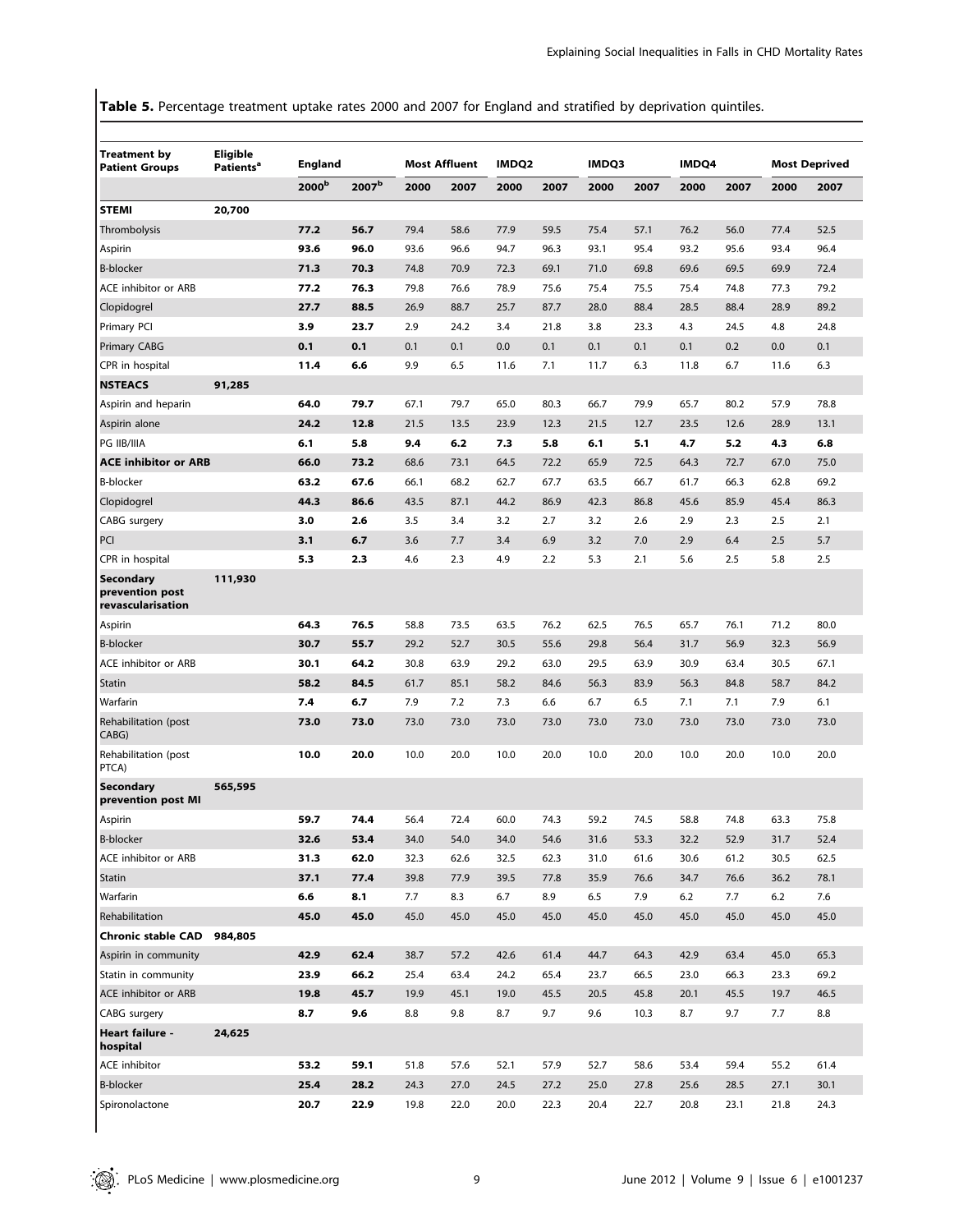#### Table 5. Cont.

| Treatment by<br><b>Patient Groups</b> | Eligible<br><b>Patients<sup>a</sup></b> | England           |                   |      | <b>Most Affluent</b> | IMDQ2 |      | IMDQ3 |      | IMDQ4 |      |      | <b>Most Deprived</b> |
|---------------------------------------|-----------------------------------------|-------------------|-------------------|------|----------------------|-------|------|-------|------|-------|------|------|----------------------|
|                                       |                                         | 2000 <sup>b</sup> | 2007 <sup>b</sup> | 2000 | 2007                 | 2000  | 2007 | 2000  | 2007 | 2000  | 2007 | 2000 | 2007                 |
| Aspirin                               |                                         | 59.2              | 73.9              | 56.6 | 71.9                 | 59.8  | 73.3 | 58.6  | 74.1 | 58.1  | 75.3 | 62.2 | 74.4                 |
| Heart failure -<br>community          | 172,770                                 |                   |                   |      |                      |       |      |       |      |       |      |      |                      |
| <b>ACE</b> inhibitor or ARB           |                                         | 45.6              | 68.9              | 48.2 | 70.2                 | 44.5  | 69.3 | 43.4  | 67.8 | 45.9  | 69.2 | 46.6 | 68.4                 |
| <b>B-blocker</b>                      |                                         | 10.4              | 34.2              | 10.7 | 35.1                 | 11.2  | 34.6 | 10.8  | 34.9 | 9.4   | 34.2 | 10.1 | 32.4                 |
| Spironolactone                        |                                         | 3.9               | 14.5              | 4.3  | 14.7                 | 3.9   | 14.9 | 3.6   | 13.0 | 3.9   | 15.1 | 4.0  | 14.9                 |
| Aspirin                               |                                         | 38.1              | 50.4              | 37.9 | 46.3                 | 38.3  | 49.9 | 37.3  | 50.3 | 37.0  | 51.8 | 40.0 | 52.7                 |
| Hypertension<br>l treatment           | 35,280,845                              | 8.3               | 13.5              | 8.3  | 14.0                 | 8.2   | 13.8 | 8.6   | 13.9 | 8.2   | 13.0 | 8.3  | 12.7                 |
| Hyperlipidemia<br>l treatment         | 35,280,845                              | 1.1               | 9.0               | 1.0  | 7.9                  | 1.1   | 8.5  | 1.1   | 9.1  | 1.4   | 10.3 | 1.3  | 9.1                  |

The overall treatment uptake rate is a weighted average over all age groups 25+ and both sexes.

<sup>a</sup> Eligible patient numbers rounded to nearest 5.

<sup>b</sup>Sub-totals (in rows) for CHD patient groups.

Abbreviations: B-blocker: beta-blocker; CABG: coronary artery bypass graft; CAD, coronary artery disease; CPR, cardiopulmonary resuscitation; IMD, index of multiple deprivation; NSTEACS, non-ST elevation acute coronary syndrome; MI, myocardial infarction; PCI, percutaneous coronary intervention; PG, platelet glycoprotein; PTCA, percutaneous transluminal coronary angioplasty; STEMI, ST elevation myocardial infarction.

doi:10.1371/journal.pmed.1001237.t005

socially graded. With similar levels of uptake of treatments across socioeconomic quintiles in both base and final years, this meant that the benefits of increased treatment were distributed remarkably evenly across social groups, which suggests a fairly equitable distribution of therapies across the NHS.

Reductions in major cardiovascular risk factors explained over two-fifths of the fall in CHD mortality (43%). However, the net benefit was much smaller (approximately 34%) because adverse trends in BMI and diabetes potentially increased mortality by some 9%.

The single largest contribution to the overall CHD mortality decrease came from population falls in blood pressure [17] with relatively small gains from hypertension therapies. Furthermore, reductions were similar across social groups. This is therefore entirely consistent with recent UK population-wide reductions in salt intake [18], and with recent encouraging trends in other wealthy counties [19].

Small increases in fruit and vegetable consumption and physical activity were seen across all social groups. Furthermore, moderate declines in smoking levels were actually greater in deprived areas. This may reflect the benefit of cumulative tobacco control policies since 2000, reinforced by the targeting of cessation services in deprived areas [20].

However, after excluding the effect of statin therapy, the decline in cholesterol levels in the wider population was modest. This finding may well reflect a failure to implement more effective dietary policies [21]. Particularly worrying was the approximately 3,500 additional deaths attributable to the continuing rises in diabetes and BMI. This number is consistent with recent Foresight analyses and represents a further warning to policy makers [22].

The absolute gap in CHD mortality between the most affluent and most deprived groups narrowed over the period of our study, however relative inequalities widened. This was unlikely to be due to differential treatment of diagnosed patients because levels of uptake of evidence-based therapies were similar for all groups. The pace of fall in mortality in the most affluent groups was faster; but changes in risk factor levels could not explain about 20% of this fall. By contrast, in the most deprived quintile, changes in risk factor levels

explained almost all of the remaining CHD mortality fall after accounting for deaths averted due to increase in treatment uptake rates. Perhaps the most likely explanation for this difference is a social gradient in effect modification. Thus, the current model assumed that the mortality decrease per unit change in risk factor was similar across deprivation quintiles. However, the benefits of a specific decrease in blood pressure or cholesterol may be disproportionately higher in more affluent groups, perhaps reflecting synergy with other positive trends [23]. A recent cohort analysis found that even if four classic risk factors—blood pressure, cholesterol, smoking, and diabetes—were to be completely eliminated in middle-aged men, relative inequalities in CHD mortality between those in low and high employment grades would persist despite a 70% reduction in absolute mortality differences [24]. Furthermore we do not have many estimates of the cumulative benefit associated with a lifetime of low risk. For example, the Finnish Public Sector Study found that a marked socioeconomic gradient in absolute risk of CHD mortality persisted even in a lowrisk subgroup that had never smoked, were not obese or physically inactive, and who consumed moderate amounts of alcohol [25].

Alternative explanations for the fraction of the mortality fall unexplained by the model include the possible omission of more ''upstream'' risks such as psychosocial stress, which might differentially benefit affluent groups [23,26]. Differential levels of adherence to prescribed medications may also play a role; however, this is a relatively under-researched area without clearcut evidence to support or refute the existence of systematic social gradients [27–29]. We also tested the impact of varying adherence rates differentially on the DPPs explained. However, varying adherence rates in this way had a limited effect on reducing the gradient in the proportion unexplained. Finally, measurement error may contribute; Health Survey estimates of risk factor trends by deprivation quintiles may lack precision because of small samples and differential response rates.

### Comparisons with Other UK and International Studies

Compared with previous IMPACT analyses from a baseline of the 1980s [4,5,30–33], models of more recent changes, for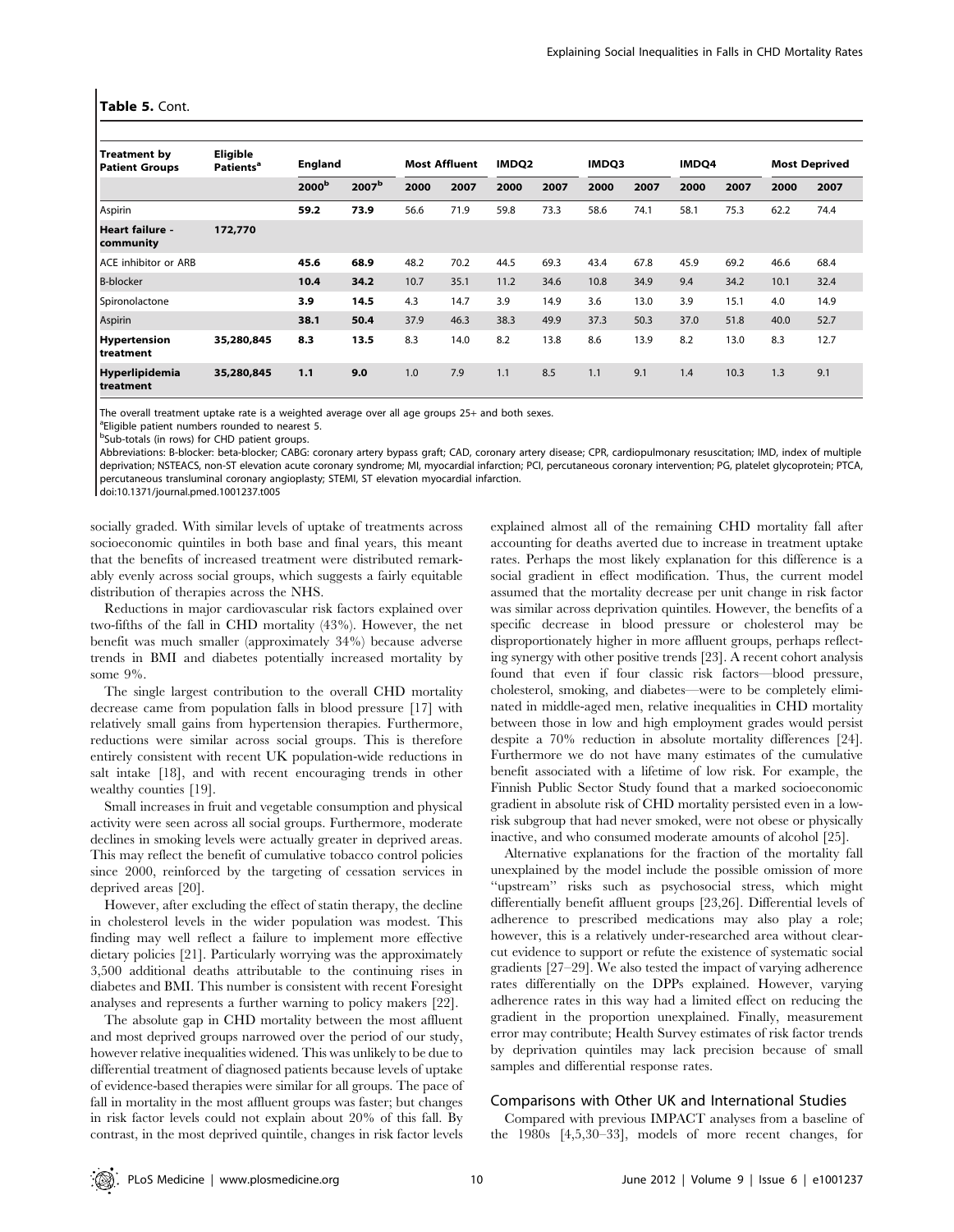Table 6. Absolute change in risk factor levels between 2000 and 2007 for England and stratified by deprivation quintiles and sex.

| <b>Risk Factors</b>                                             | <b>Overall Levels</b> |       |                            |        | Absolute Change in Percentage Points, 2000-2007 |        |        |                      |
|-----------------------------------------------------------------|-----------------------|-------|----------------------------|--------|-------------------------------------------------|--------|--------|----------------------|
|                                                                 | 2000                  | 2007  | <b>England<sup>c</sup></b> |        | <b>Most Affluent IMDQ2</b>                      | IMDQ3  | IMDQ4  | <b>Most Deprived</b> |
| Smoking prevalence (%)                                          |                       |       |                            |        |                                                 |        |        |                      |
| Male                                                            | 27.2                  | 23.6  | $-3.7$                     | $-2.6$ | $-3.1$                                          | $-3.6$ | $-4.1$ | $-4.8$               |
| Female                                                          | 23.4                  | 19.9  | $-3.5$                     | $-2.5$ | $-3.0$                                          | $-3.4$ | $-4.0$ | $-4.6$               |
| Diabetes prevalence (%)                                         |                       |       |                            |        |                                                 |        |        |                      |
| Male                                                            | 3.7                   | 6.5   | 2.8                        | 2.4    | 2.7                                             | 2.8    | 2.6    | 3.6                  |
| Female                                                          | 2.9                   | 4.8   | 1.9                        | 1.6    | 1.4                                             | 1.6    | 2.1    | 2.8                  |
| Physical inactivity (%)                                         |                       |       |                            |        |                                                 |        |        |                      |
| Male                                                            | 80.9                  | 74.0  | $-6.9$                     | $-6.9$ | $-6.7$                                          | $-6.8$ | $-6.9$ | $-7.2$               |
| Female                                                          | 82.4                  | 78.1  | $-4.3$                     | $-4.3$ | $-4.2$                                          | $-4.2$ | $-4.2$ | $-4.4$               |
| Systolic blood pressure<br>(mmHg)                               |                       |       |                            |        |                                                 |        |        |                      |
| Male                                                            | 133.1                 | 130.6 | $-2.5$                     | $-2.6$ | $-2.6$                                          | $-2.5$ | $-2.5$ | $-2.4$               |
| Female                                                          | 131.0                 | 125.6 | $-5.4$                     | $-5.3$ | $-5.5$                                          | $-5.5$ | $-5.5$ | $-5.5$               |
| Total cholesterol (mmol/l)                                      |                       |       |                            |        |                                                 |        |        |                      |
| Male                                                            | 5.6                   | 5.4   | $-0.1$                     | $-0.2$ | $-0.2$                                          | $-0.2$ | $-0.1$ | $-0.1$               |
| Female                                                          | 5.7                   | 5.5   | $-0.2$                     | $-0.2$ | $-0.2$                                          | $-0.2$ | $-0.2$ | $-0.2$               |
| BMI ( $kg/m2$ )                                                 |                       |       |                            |        |                                                 |        |        |                      |
| Male                                                            | 27.3                  | 27.7  | 0.4                        | 0.4    | 0.4                                             | 0.4    | 0.3    | 0.3                  |
| Female                                                          | 26.9                  | 27.2  | 0.2                        | 0.2    | 0.2                                             | 0.2    | 0.2    | 0.3                  |
| <b>Fruit and vegetable</b><br>consumption (portions<br>per day) |                       |       |                            |        |                                                 |        |        |                      |
| Male                                                            | 3.4                   | 3.7   | 0.4                        | 0.4    | 0.4                                             | 0.4    | 0.4    | 0.3                  |
| Female                                                          | 3.6                   | 4.0   | 0.4                        | 0.4    | 0.4                                             | 0.4    | 0.4    | 0.4                  |

See Text S1, Table K for weighted averages of risk factor levels for each deprivation quintile, 2000 and 2007.

<sup>a</sup> England average weighted by 2007 population distribution in 10-y age bands.

IMD, index of multiple deprivation.

doi:10.1371/journal.pmed.1001237.t006

example in Ontario [6], demonstrate the growing relative contribution from improved treatments to reductions in CHD mortality. However, country-specific proportions attributable to risk factors or treatments are relative to the scale of the decline, and hence potentially misleading. Thus, although Nordic countries possess uniformly good health services, their larger absolute falls in coronary mortality mainly reflect particularly impressive decreases in major risk factors, mainly cholesterol, blood pressure and smoking, and smaller increases in obesity and diabetes [33,34].

### Strengths and Limitations of This Study

The IMPACT model has been replicated and validated in diverse national populations. This is the first IMPACT study to quantify the socioeconomic components of the contributions of changes in treatment and risk factors to falls in coronary mortality. The main datasets used are reasonably representative of the socioeconomic distribution of the English population and large enough for reasonably accurate estimates of socioeconomic change.

However, a number of limitations should also be acknowledged. These include the use of area-level categorisation of SECs. However, area deprivation correlates well with individual socioeconomic position and may also help to capture the contextual effects of living conditions [35,36].

Approximately 14% of the CHD mortality fall was not explained by the model and the uncertainty analysis also produced wide limits in the percentage explained (86%; 65%– 107%). The model fit was also less good in men in affluent areas, as discussed earlier. However, the model fit was generally good overall and in women and in men living in the most deprived areas. As with all models attempting to capture complex and interacting changes, it remains possible that there were additional (unquantifiable) sources of error not captured by the uncertainty analysis.

# Conclusions and Implications for Future Prevention Policies and Strategies

Approximately half of the recent substantial CHD mortality fall in England was attributable to medical therapies. Benefits were relatively even across social groups. These findings are consistent with equitable service delivery across the NHS. Treatment uptake in hospitals was close to maximum levels over the entire period, while follow-up treatment of cardiovascular patients in the community substantially improved and was equitable. This suggests the Qualities and Outcome Framework that was being implemented in general practice during the study period was an effective incentive for improving uptake overall [37].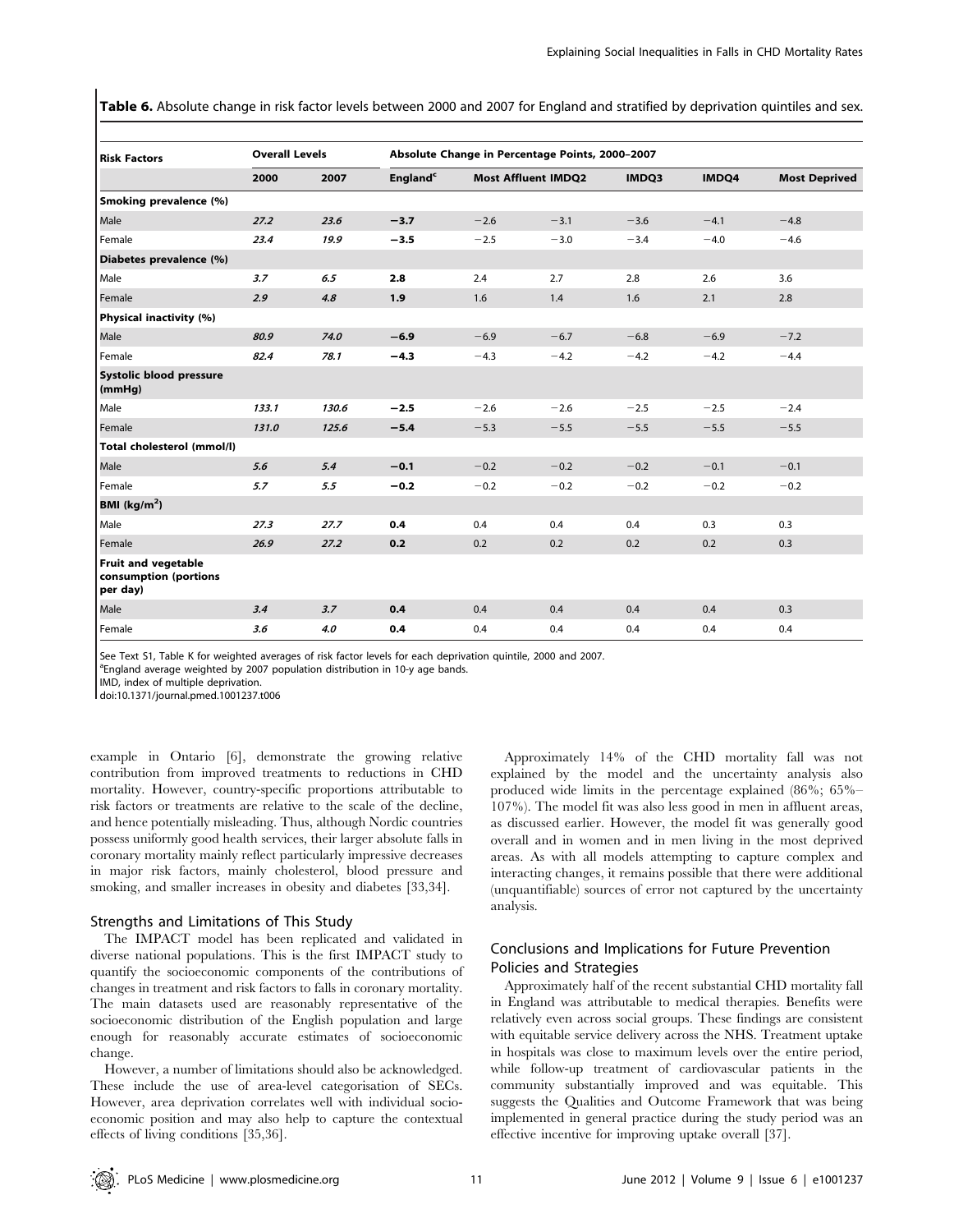However, the net gains from risk factor improvements were small, reflecting modest recent decreases in powerful cardiovascular risk factors such as smoking and cholesterol, and further eroded by continuing rises in BMI and diabetes. This throws a spotlight on recent UK policies for salt reduction and tobacco control (relatively effective) and healthier diets (relatively neglected). Elsewhere, the successful introduction of effective, powerful, rapid, and cost-saving policy interventions have achieved substantial reductions in the saturated fat, trans-fats, sugars, and calories hidden in processed food, takeaways, and sweetened drinks [21,37,38]. Mandatory interventions involving legislation, regulation, taxation, or subsidies consistently appear more effective and cost saving than voluntary schemes [19,39,40]. They also tend to be equitable [12] and surprisingly rapid [15,38]. The UK now has an equally pressing need for population-wide policy interventions to effectively tackle persistent inequalities in cardiovascular mortality.

# Supporting Information

**Text S1** Technical appendix for the  $IMPACT_{SEC}$  model. Contents are as follows. Section 1: Overview of the IMPACT $_{\rm{SEC}}$ model. Table A: Population and patient data sources. Table B: Data sources for treatment uptake levels: medical and surgical treatments included in the model. Table C: Risk factors: variable definitions and source. Table D: Cumulative benefit: adjustment factors by age, sex, and IMD quintile. Table E: CHD mortality rates in 2000 and 2007 by sex and deprivation quintiles. Table F: Clinical efficacy of interventions: relative risk reductions obtained from meta-analyses, and randomised clinical trials. Table G: Case

# References

- 1. Bajekal M, Scholes S, O'Flaherty M, Raine R, Norman P, et al. (2010) Trends in CHD mortality by socioeconomic circumstances, England 1982–2006. J Epidemiol Community Health 64: Suppl 1, p.A2.
- 2. The Marmot Review (2010) Fair society, healthy lives: strategic review of health inequalities in England post-2010. London: The Marmot Review, Available: http://www.instituteofhealthequity.org/projects/fair-society-healthy-lives-themarmot-review.
- 3. Leyland AH (2004) Increasing inequalities in premature mortality in Great Britain. J Epidemiol Community Health 58: 296–302.
- 4. Unal B, Critchley JA, Capewell S (2004) Explaining the decline in coronary heart disease mortality in England and Wales between 1981 and 2000. Circulation 109: 1101–1107.
- 5. Ford ES, Ajani UA, Croft JB, Critchley JA, Labarthe DR, et al. (2007) Explaining the decrease in US deaths from coronary disease, 1980–2000. N Engl J Med 356: 2388–2398. Detailed technical appendix of model available available: http://www.nejm.org/doi/suppl/10.1056/NEJMsa053935/suppl\_ file/neim\_ford\_2388sa1.pdf.
- 6. Wijeysundera HC, Machado M, Farahati F, Wang X, Witteman W, et al. (2010) Association of temporal trends in risk factors and treatment uptake with coronary heart disease mortality, 1994–2005. JAMA 303: 1841–1847.
- 7. Department of Health (2000) National service framework for coronary heart disease. Crown Copyright, London: Department of Health.
- 8. The NHS Information Centre for Health and Social Care (2004) Quality and outcomes framework: Introduction to QOF. Available: http://www.ic.nhs.uk/ statistics-and-data-collections/supporting-information/audits-and-performance/thequality-and-outcomes-framework/qof-information/introduction-to-qof. Accessed 8 May 2012.
- 9. UK Food Standards Agency (2006) New salt reduction targets published as part of FSA campaign to reduce salt in our diets. Available: http://webarchive. nationalarchives.gov.uk/20120206100416/http://food.gov.uk/news/ pressreleases/2006/mar/targets. Accessed 8 May 2012.
- 10. UK Food Standards Agency (2007) FSA Board recommends voluntary approach to trans fats in food. Available: http://webarchive.nationalarchives. gov.uk/20120206100416/http://food.gov.uk/news/newsarchive/2007/dec/ trans. Accessed 8 May 2012.
- 11. House of Commons Committee of Public Accounts (2010) Tackling inequalities in life expectancy in areas with the worst health and deprivation. House of Commons London: The Stationery Office Limited. Available: http://www. publications.parliament.uk/pa/cm201011/cmselect/cmpubacc/470/470.pdf. Accessed 8 May 2012.
- 12. Capewell S, Graham H (2010) Will cardiovascular disease prevention widen health inequalities? PLoS Med 7: e10000320. doi:10.1371/journal.pmed.1000320.

fatality rates for each patient group. Table H: Treatment uptake in 2000 and 2007. Table I: Beta coefficients for major risk factors. Table J: Relative risk values for CHD mortality: smoking, diabetes, and physical inactivity. Table K: Risk factor levels in 2000 and 2007 by sex and deprivation quintiles. Table L: Model fit by age, sex, and deprivation quintiles. Table M: Uncertainty analysis: parameter distributions, functions, and sources. Table N: Assumptions and overlap adjustments used in the IMPACT $_{\rm{SEC}}$ Model. Table O: ''Fixed gradients'' for measuring risk factor change between two time points for deprivation quintiles. (DOC)

#### Acknowledgments

We thank Iain Buchan, David Blane, Peter Goldblatt, Adrian Gallop, Klim McPherson, Martin McKee, Richard Morris, and Colin Sanderson of the IMPACT<sub>SEC</sub> advisory group for comments on study design and emerging findings. Particular thanks go to Kate Walters for help with clinical coding lists to extract prescribing data from the General Practice Research Database (GPRD) and to Gianluca Baio for statistical advice.

# Author Contributions

Conceived and designed the experiments: SC RR MB. Analyzed the data: MB SS HL MOH NH RR SC. Wrote the first draft of the manuscript: MB. Contributed to the writing of the manuscript: SS HL MOH NH RR SC. ICMJE criteria for authorship read and met: MB SS HL MOH NH RR SC. Agree with manuscript results and conclusions: MB SS HL MOH NH RR SC. Extracted data and populated the model: HL SS. Project lead: MB. Supervised the research: SC RR.

- 13. Department for Communities and Local Government (2007) The English indices of deprivation 2007. Available www.communities.gov.uk/publications/ communities/indicesdeprivation07. Accessed 8 May 2012.
- 14. Mant J, Hicks N (1995) Detecting differences in quality of care the sensitivity of measures of process and outcome in treating acute myocardial infarction. BMJ 311: 793–796.
- 15. Kuulasmaa K, Tunstall-Pedoe H, Dobson A, Fortmann S, Sans S, et al. (2000) Estimation of contribution of changes in classic risk factors to trends in coronaryevent rates across the WHO MONICA project populations. Lancet 355: 675–687.
- 16. Barendregt JJ (2010) The effect size in uncertainty analysis. Value in Health 13: 388–391.
- 17. Tunstall-Pedoe H, Connaghan J, Woodward M, Tolonen H, Kuulasmaa K (2006) Pattern of declining blood pressure across replicate population surveys of the WHO MONICA project, mid-1980s to mid-1990s, and the role of medication. BMJ 332: 629–632.
- 18. UK Food Standards Agency (2008) An assessment of dietary sodium levels among adults (aged 19–64) in the UK general population in 2008, based on analysis of dietary sodium in 24 hour urine samples. London: National Centre for Social Research. Available: http://www.food.gov.uk/multimedia/pdfs/ 08sodiumreport.pdf. Accessed 8 May 2012.
- 19. Danaei G, Finucane MM, Lin JK, Singh GM, Paciorek CJ, et al. (2011) National, regional, and global trends in systolic blood pressure since 1980: systematic analysis of health examination surveys and epidemiological studies with 786 country-years and 5?4 million participants. Lancet 377: 568–577.
- 20. Bauld L, Judge K, Platt S (2007) Assessing the impact of smoking cessation services on reducing health inequalities in England: observational study. Tob Control 16: 400–404.
- 21. National Institute of Health and Clinical Excellence (2010) Prevention of cardiovascular disease at population level. Available: http://guidance.nice.org. uk/PH25/. Accessed 8 May 2012.
- 22. Foresight (2007) Tackling obesities: future choices. UK Government Office of Science. Available: http://www.bis.gov.uk/foresight/our-work/projects/ published-projects/tackling-obesities/reports-and-publications.
- 23. Yusuf S, Hawken S, Ounpuu S, Dans T, Avezum A, et al. (2004) Effect of potentially modifiable risk factors associated with myocardial infarction in 52 countries (the INTERHEART study): case-control study. Lancet 364: 937–952.
- 24. Kivimäki M, Shipley MJ, Ferrie JE, Singh-Manoux A, Batty GD, et al. (2008) Best-practice interventions to reduce socioeconomic inequalities of coronary heart disease mortality in UK: a prospective occupational cohort study. Lancet 372: 1648–1654.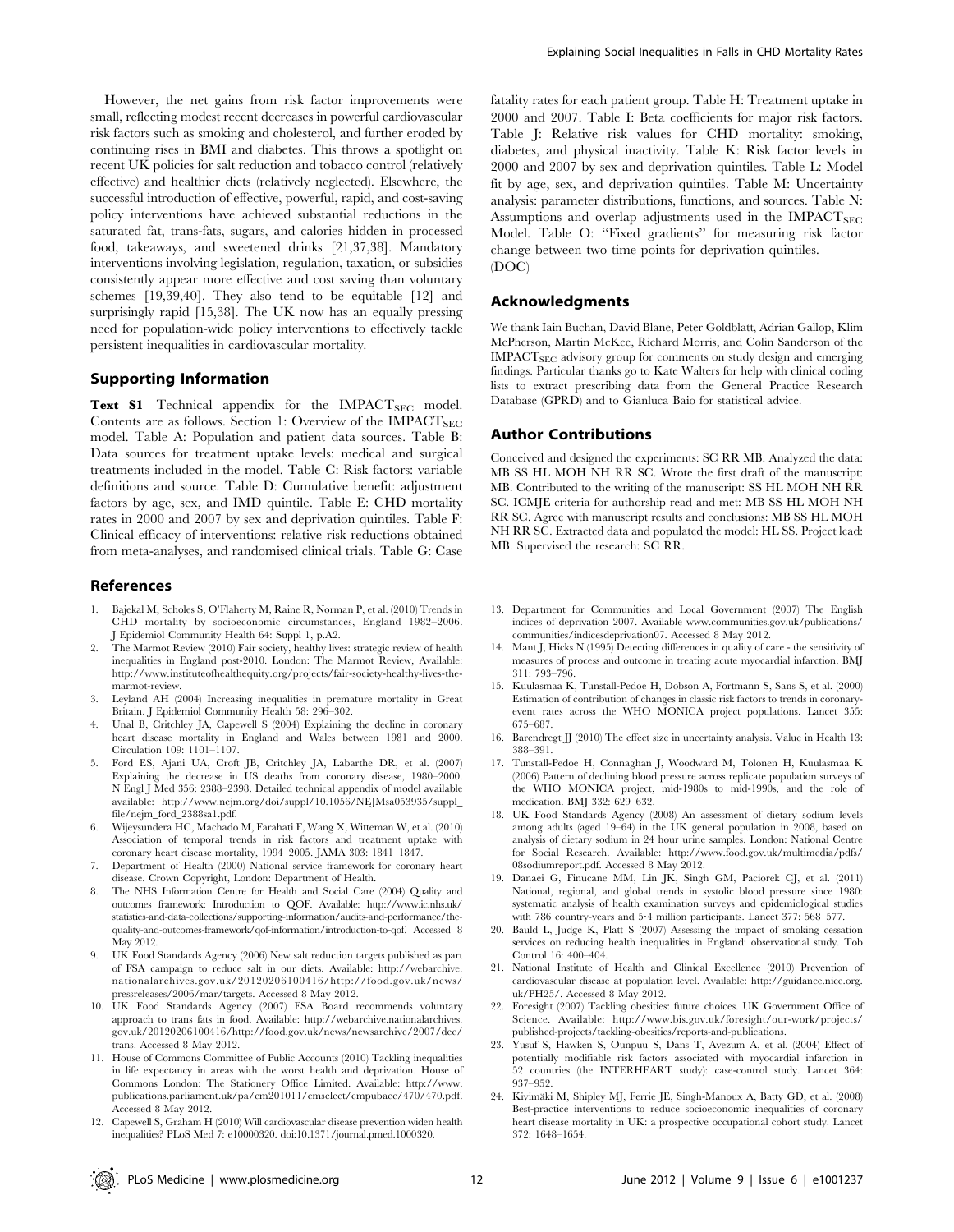- 25. Kivimäki M, Lawlor DA, Davey Smith G, Kouvonen A, Virtanen M, et al. (2007) Socioeconomic position, co-occurrence of behavior-related risk factors, and coronary heart disease: the Finnish Public Sector study. Am J Public Health 97: 874–879.
- 26. Harald K, Koskinen S, Jousilahti P, Torppa J, Vartiainen E, et al. (2008) Changes in traditional risk factors no longer explain time trends in cardiovascular mortality and its socioeconomic differences. J Epidemiol Community Health 62: 251–257.
- 27. National Co-ordinating Centre for NHS Service Delivery and Organisation R&D (2005) Concordance, adherence and compliance in medicine taking. Available: http://www.medslearning.leeds.ac.uk/pages/documents/useful\_ docs/76-final-report%5B1%5D.pdf. Accessed 8 May 2012.
- 28. Ockene J, Ma Y, Zapka J, Pbert L, Valentine Goins K, et al. (2002) Spontaneous cessation of smoking and alcohol use among low-income pregnant women. Am J Prev Med 23: 150–159.
- 29. Schüz B, Marx C, Wurm S, Warner LM, Ziegelmann JP, et al. (2011) Medication beliefs predict medication adherence in older adults with multiple illnesses J Psychosom Res 70: 179–187.
- 30. Capewell S, Morrison CE, McMurray JJ (1999) Contribution of modern cardiovascular treatment and risk factor changes to the decline in coronary heart disease mortality in Scotland between 1975 and 1994. Heart 81: 380–386.
- 31. Capewell S, Beaglehole R, Seddon M, McMurray J (2000) Explanation for the decline in coronary heart disease mortality rates in Auckland, New Zealand, between 1982 and 1993. Circulation 102: 1511–1516.
- 32. Palmieri L, Bennett K, Giampaoli S, Capewell S (2010) Explaining the decrease in coronary heart disease mortality in Italy between 1980 and 2000. Am J Public Health 100: 684–692.
- 33. Aspelund T, Gudnason V, Magnusdottir BT, Andersen K, Sigurdsson G, et al. (2010) Analysing the large decline in coronary heart disease mortality in the Icelandic population aged 25–74 between the years 1981 and 2006. PloS One 5: e13957. doi:10.1371/journal.pone.0013957.
- 34. Leyland AH (2005) Socioeconomic gradients in the prevalence of cardiovascular disease in Scotland: the roles of composition and context. J Epidemiol Community Health 59: 799–803.
- 35. Laatikainen T, Critchley J, Vartiainen E, Salomaa V, Ketonen M, et al. (2005) Explaining the decline in coronary heart disease mortality in Finland between 1982 and 1997. Am J Epidemiol 162: 764–773.
- 36. Davey Smith G, Hart C, Watt G, Hole D, Hawthorne V (1998) Individual social class, area-based deprivation,cardiovascular disease risk factors, and mortality: the Renfrew and Paisley study. J Epidemiol Community Health 52: 399–405.
- 37. Doran T, Kontopantelis E, Valderas JM, Campbell S, Roland M, et al. (2011) Effect of financial incentives on incentivised and non-incentivised clinical activities: longitudinal analysis of data from the UK Quality and Outcomes Framework. BMJ 342: d3590. doi:10.1136/bmj.d3590.
- 38. Zatonski WA, Willett W (2005) Changes in dietary fat and declining coronary heart disease in Poland: population based study. BMJ 331: 187–188.
- 39. Cobiac LJ, Vos T, Veerman JL (2010) Cost-effectiveness of interventions to reduce dietary salt intake. Heart 96: 1920–1925.
- 40. Glantz S, Gonzalez M (2012) Effective tobacco control is key to rapid progress in reduction of non-communicable diseases. Lancet 379: 1269–1271.